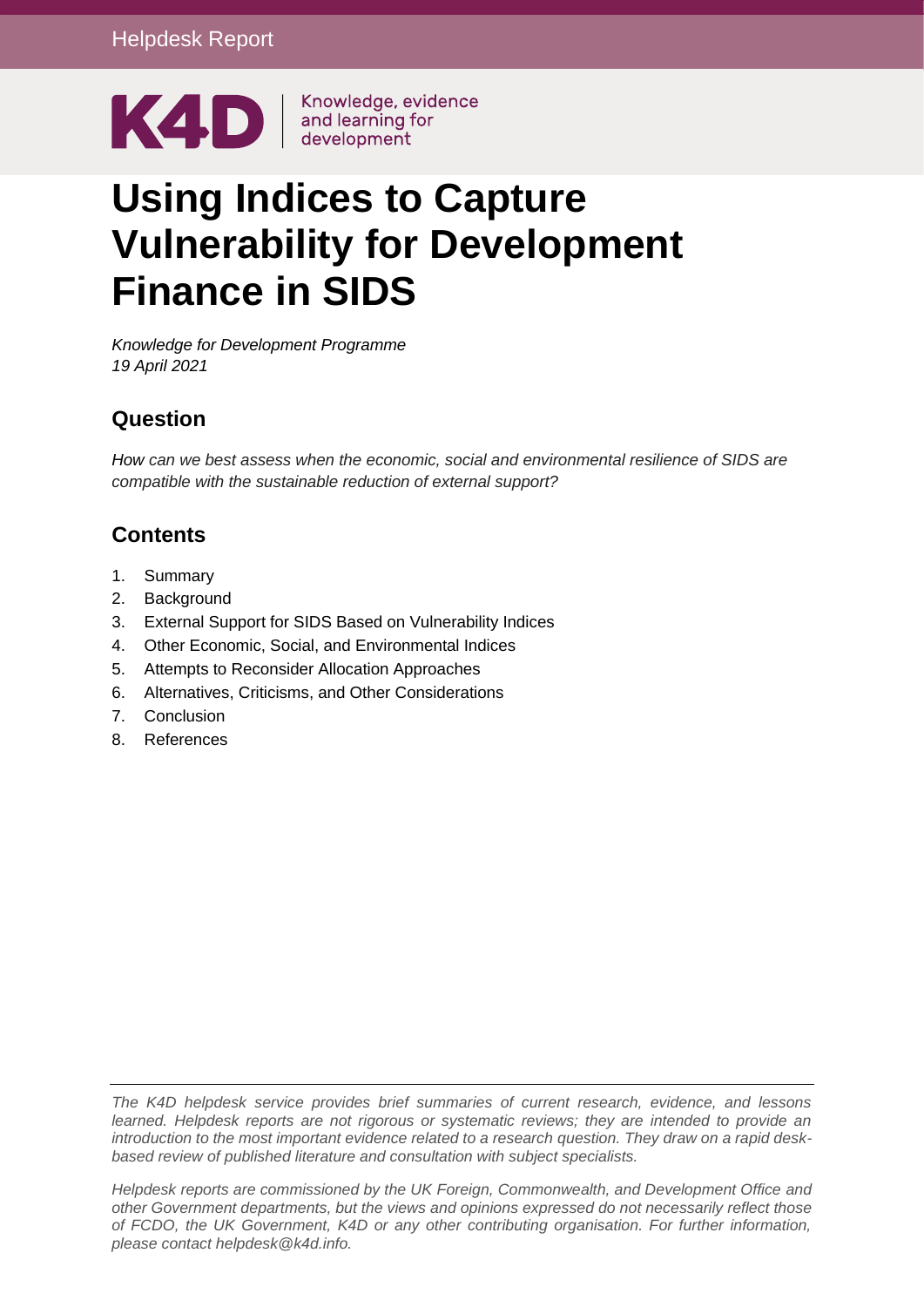## <span id="page-1-0"></span>**1. Summary**

A key issue when it comes to aid allocation to Small Island Developing States (SIDS) is whether current measures of development – such as income per capita - are truly able to reflect the unique set of challenges that these countries face. Inability to accurately measure development in SIDS can lead to substantial risk. On the one hand, aid allocation that solely relies on income levels may result in an unsustainable reduction in external support to SIDS, leaving them to face high levels of economic, environmental, and social vulnerability. On the other hand, an inadequate measure of vulnerability can lead to no clear pathway to the reduction in aid, making it very improbable for SIDS to become self-reliant, no matter how far they develop or climb the income ladder

This aim of this paper is twofold. The first is to look at whether vulnerability indices can help determine the levels of external support SIDS need. The second is to consider how this can help in determining when support can be reduced or terminated. This is achieved by considering the different indices that international organisations and multilateral development banks use to capture the vulnerability of SIDS, how they use these indices to determine thresholds for aid allocation, and the advantages and disadvantages of applying each.

A few international organisations use indices and other measures to determine aid allocation for SIDS. The UN uses a vulnerability index (UN EVI) to determine Least Developed Country (LDC) status and, consequently, access to aid for SIDS, but overcoming vulnerability is not a necessary condition for graduating from LDC. The World Bank gives SIDS access to concessional International Development Association (IDA) resources even if their per capita income exceeds IDA's operational cut-off. However, it does not use an 'official' measure for SIDS vulnerability. The Caribbean Development Bank is the only one that formally uses a vulnerability index along with GNI per capita to account for the needs of SIDS.

There have been some attempts by other multilateral development banks to use a vulnerability index in their allocation criteria. The World Bank considered an approach that would link IDA's allocations to a country's vulnerability but found it to be inappropriate due to various structural and distributive reasons. Similarly, the Africa Development Bank (AfDB) trialled the inclusion of a vulnerability index but found it costly and risky, especially in terms of data collection. The Asia Development Bank (AsDB) recently approved the inclusion of a vulnerability index to its new allocation formula (starting in 2021) that will give eligible SIDS a premium based on their vulnerability classification.

There is also very little in the literature that discusses when vulnerability is at a threshold that makes the reduction in external support for SIDS sustainable. One of the main reasons for this is that vulnerability as it is defined by most organisations is meant to capture the inherent characteristics of SIDS, which are time invariant and arguably cannot be diminished or improved over time through aid.

The exception to this is the Vulnerability and Resilience Framework, developed by the Commonwealth Secretariat; it advocates that, for the allocation of external support to SIDS, the measure of inherent vulnerability should be offset by a measure of resilience, which capture the policies in response to said vulnerability. This framework implies that small vulnerable states are not destined to eternally remain vulnerable to external shocks but can adopt policy measures to enable them to improve their ability to cope and bounce back. In that case, although SIDS tend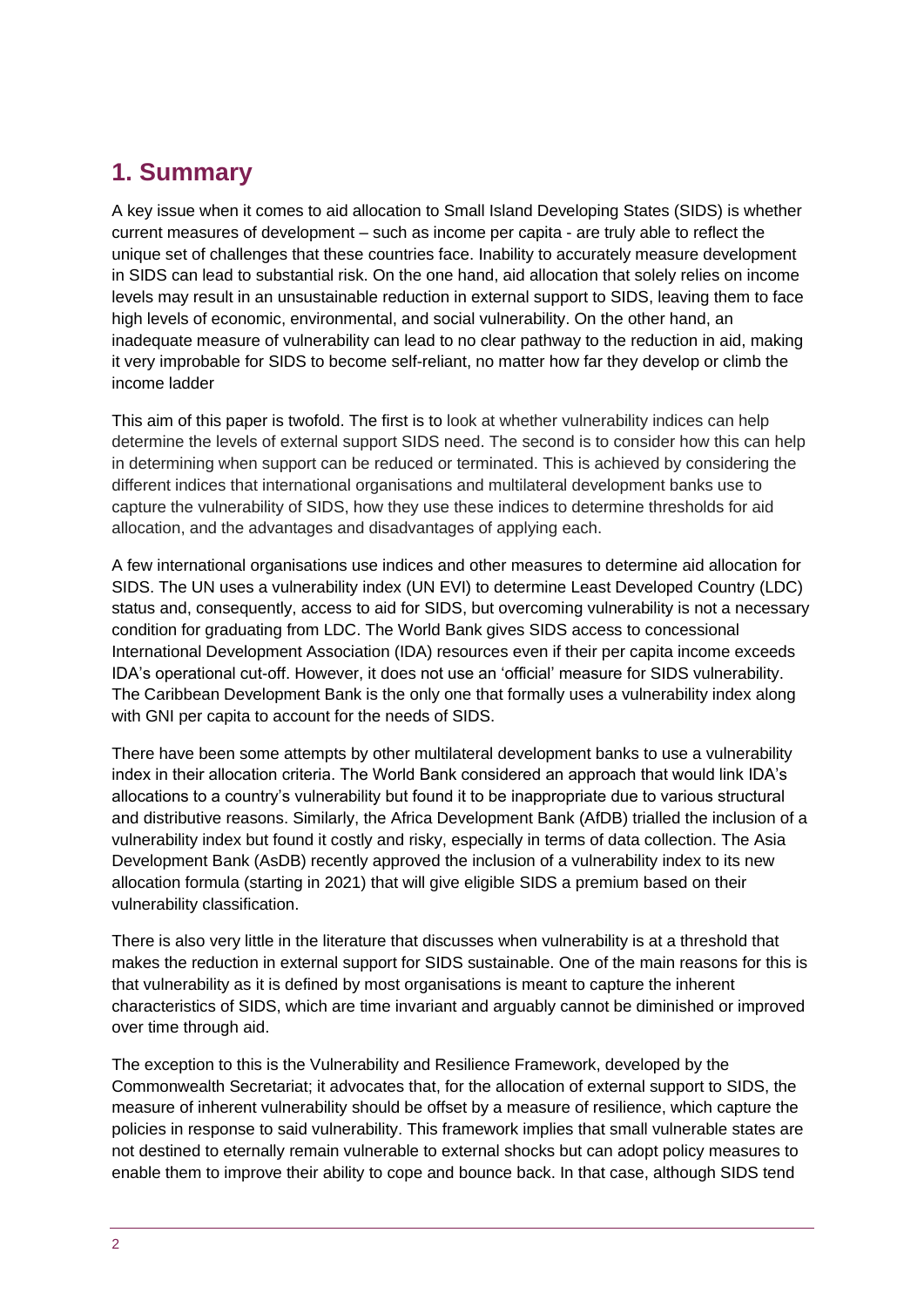to be highly vulnerable, this condition is not considered to be an entitlement for aid nor an exception from it.

Including vulnerability as a dimension for consideration when discussing SIDS external support allocation is not without its criticism. Some argue that any economic-centric approach to aid in SIDS is misguided, as its main challenges are environmental, pertaining to climate change and the degradation of biodiversity. Experts contacted for this rapid review generally agree that a reduction in external support to SIDS is not likely to be sustainable, especially for smaller islands and especially as the effects of climate change worsen over time and start taking more of a toll on the lives of island people.

# <span id="page-2-0"></span>**2. Background**

### **Characteristics of SIDS**

The SIDS classification started to gain traction in 1992, when it was used to identify and draw attention to shared characteristics and challenges between these countries. These shared characteristics stem from SIDS's small population size and remoteness, as well as exposure to the worst consequences of climate change (UN, 2020).

Most SIDS have small, dispersed population sizes and territories that are remotely located from economic markets (Alonso et al., 2014). This has several direct implications such as high cost of transport, limited human resources, and challenging service delivery (Herbert, 2019). They also have an impact on economic structure, as they result in economies of scales and economic diversification to be particularly difficult (UN, 2020). This means that the economy is particularly vulnerable to external shock, as they rely on few sectors (e.g., tourism, services, agriculture and fishing). This is exemplified by consequences of the collapse of tourism at the onset of the COVID-19 pandemic; SIDS were one of the worst hit developing economies, as their GDP dropped by 6.9% in 2020 (OECD, 2021). Economic vulnerability to external shocks is compounded due to a large informal sector, narrow tax base, and an open economy (Herbert, 2019; UN, 2020).

Climate change vulnerability is also a shared characteristic across SIDS. This includes threats resulting from extreme weather, biodiversity loss, and ocean acidification (UN, 2020). SIDS are also exposed to rises in sea-levels and storms (OECD, 2018b) and are expected to face significant changes in average temperature and rainfall (Herbert, 2019; UN, 2015). Besides the existential threat, climate change also has an economic effect, as it limits opportunities for economic investment. However, while SIDS are located in some of the world's most disasterprone regions, some argue that natural hazards do not always cause disasters unless they are combined with a lack of capacity to manage or adapt (OECD, 2018b; UN, 2020).

These aforementioned characteristics result in both a higher reliance on overseas development aid and a constrained ability to absorb it (UN, 2020). This is due to limited institutional capacity and challenges to the implementation of development projects without external technical and financial support. Additionally, studies on small remote state are disproportionally expensive to run, resulting in insufficient data and analysis on SIDS in general (UN, 2020)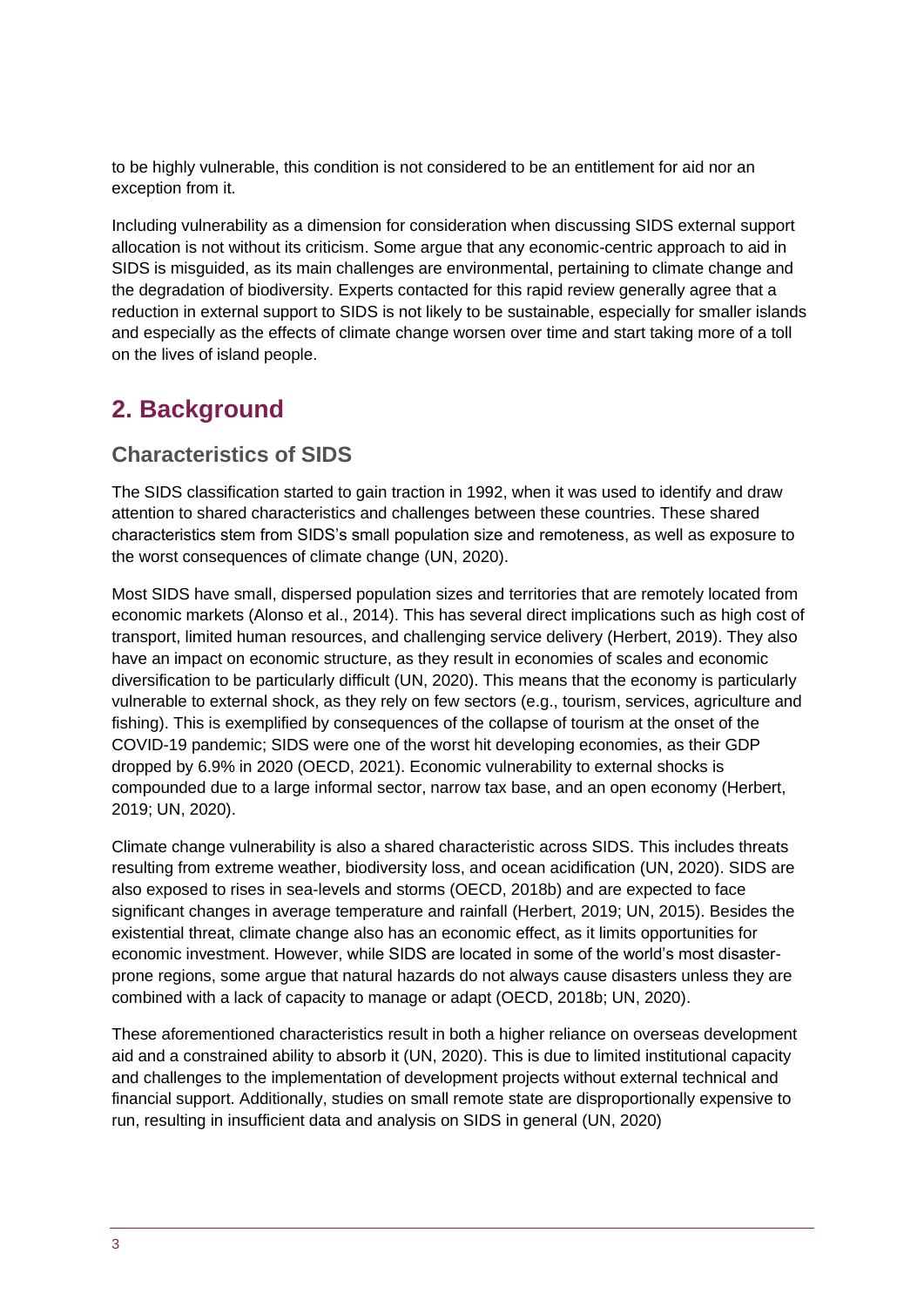Despite these shared characteristics, SIDS remain a very diverse set of countries. They vary in location (Caribbean Ocean, Pacific Ocean, African Indian Ocean, and South China Sea), income group (ranging from high income like the Bahamas, to lower income like Guinea-Bissau), loan eligibility, human development indicators, and population density, and as a result, experience very context specific set of challenges outside the ones they have in common. Perhaps due to this heterogeneity, there is no specific criteria of eligibility to belong to SIDS, as membership is largely based on self-appointment (Alonso et al., 2014).

### **Income as a Measure for Development**

A central issue to this rapid review and to the external support of SIDS is the suitability of current measures of development to capture their specific characteristics. Specifically, some argue that income per capita may not be appropriate as it does not reflect the unique set of challenges that these countries face (Briguglio et al., 2009; Guillaumont, 2010). Indeed, the use for income generally Gross National Income (GNI) per capita - as a measure for aid is not only controversial when it comes to SIDS but more generally for all developing countries (Herbert, 2019).

Income indicators generally measure one single characteristic of a country, whereas development is widely acknowledged to be a much broader and much more complex process that cannot be captured by a single variable. However, one of the reasons that it persisted is because it is easily available and easy to standardize. As a result, it makes it straightforward to benchmark the experience of one country against other and, consequently, determine its need for external support, or lack thereof (Herbert, 2019).

To account for these weaknesses, some financing bodies and doner organisations complement the GNI per capita measure with other indices to determine a country's needs. For example, as will be discussed Section 3, the UN uses two indices along with GNI per capita to determine which countries can be deemed part of the Least Developed Countries (LDC) group and receive financial assistance as a result (Ancharaz, 2019).

One of the measures that is especially relevant for the case of SIDS is vulnerability. As explained, SIDS are likely to be particularly exposed to external shocks due to their inherent geographic, economic, and climate characteristics. The definition of vulnerability and the way it is captured varies, but it is generally agreed that it should only measure factors that make a certain country intrinsically susceptible to shocks, independent of the country's present policies and measures (Wang, 2013; Baldacchino, 2015; Feindouno & Guillaumont, 2019).

The special characteristics of SIDS are starting to gain recognition from international bodies (Asia Development Bank, 2019a; OECD, 2018b; UN, 2020; World Bank, 2018b). As a result, some introduced exceptions on concessional finance that encompass SIDS (e.g. the World Bank's Small Island Economies Exception), while others have considered and attempted the inclusion of a vulnerability measures in their calculation to allocate more concessionary funds to SIDS (Africa Development Bank, 2019b; Asia Development Bank, 2019a). However, only one financing body, the Caribbean Development Bank, formally uses a vulnerability index for allocating concessionary finances and to account for the special characteristics of SIDS (Caribbean Development Bank, 2017). The details of all these attempts and measures will be discussed in Section 3.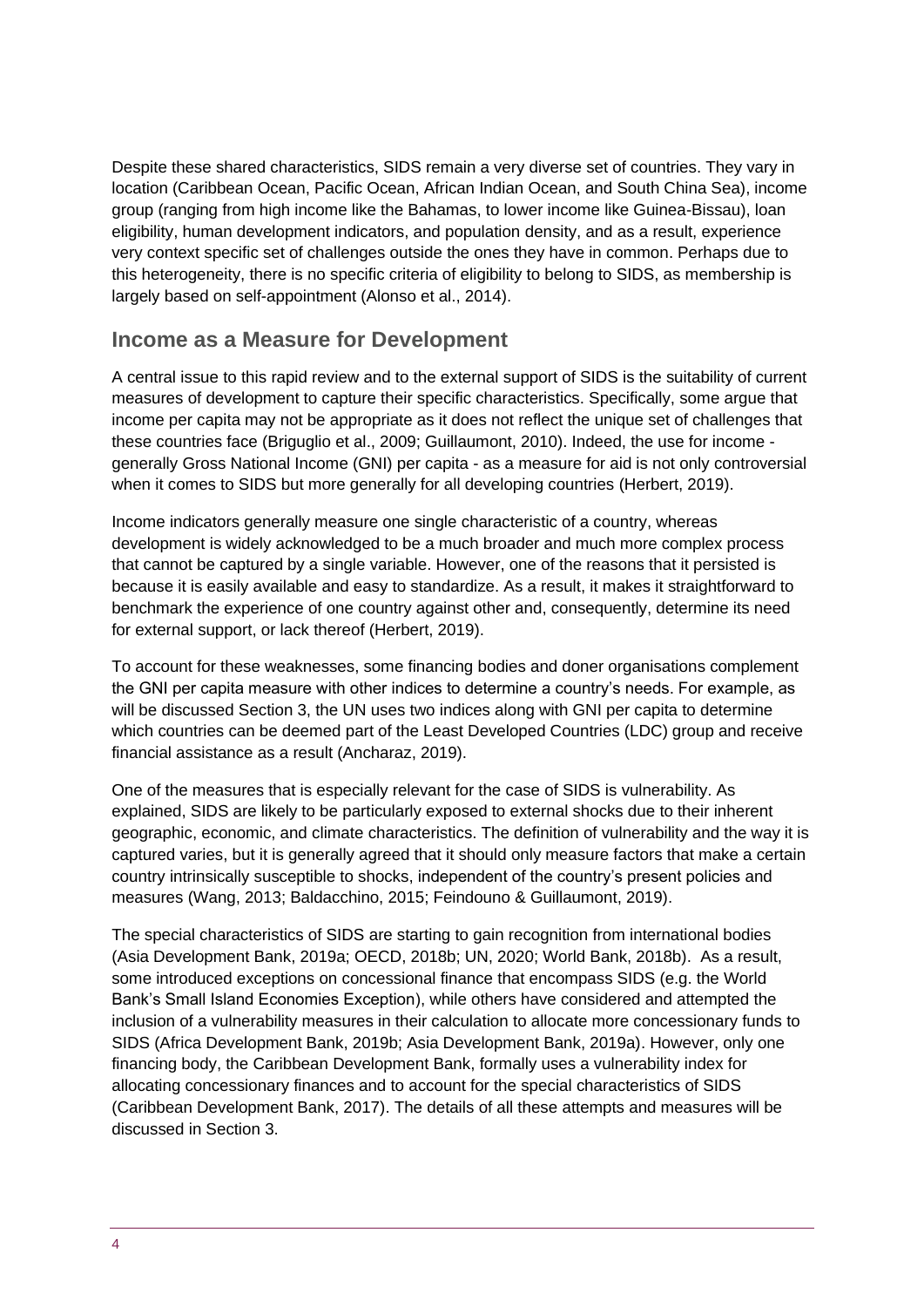### **External Supports to SIDS**

According to OECD (2018b), concessional finance provided by the international community to SIDS accounted for 27% of external flows to these countries between 2012 and 2015, but represents only 2.1% of the GNI of SIDS. However, there is big variation within this average, with some extreme cases like Tuvalu, where concessional finance accounts for 90% of GNI. Although SIDS receive a fraction of the total volume of concessional finances to developing countries, it remains relatively high given the size of the population, at USD 96 per capita. The cost of delivering aid given the diseconomies of scale is particularly high for SIDS (OECD, 2018b).

The bulk of concessional aid to SIDS comes from bilateral providers (79%) as a result of proximity, geopolitical ties, and strategic and economic interests. They are often a one-off transfer in response to emergencies. Multilateral donors are increasingly playing a role in financing SIDS, with the largest bulk coming from the International Development Association (IDA). SIDS are also a site of South-South cooperation, as 'non-traditional' donors, including China, Russia, Indonesia, and the United Arab Emirates, are emerging as a source of financing options for small islands (OECD, 2018b).

Caribbean SIDS are the largest receivers of external support flows among SIDS, mainly due to the large allocation that goes to Haiti and the Dominican Republic. However, Pacific SIDS receive the highest per capita allocation. Around 64% of external flows goes to six SIDS; besides the aforementioned two, these include Papua New Guinea, Timor-Leste, Cabo Verde, Solomon Islands, and Cuba (OECD, 2018b).

The case for providing external support to SIDS is strong. Besides their aforementioned unique economic, environmental, and social need, Guillaumont and Guillaumont-Jeanneney (2009) argues that aid to SIDS is marginally more effective *because* of their vulnerability. This is because aid that goes to vulnerable countries has a stabilising effect. This argument is one reason to justify why international organisation should include – or at least attempt to include - an index of economic vulnerability in their allocation formula. These will be discussed in Section 3.

# <span id="page-4-0"></span>**3. External Support for SIDS Based on Vulnerability Indices**

### **The United Nations Economic and Environmental Vulnerability Index (UN EVI)**

The UN EVI is used to measure Least Developed Country (LDC) status. The LDC category was established to distinguish low-income countries that face structural barriers to sustainable growth (Ancharaz, 2019). This used to be measured by income per capita, literacy rate, and the share of manufacturing in GDP. However, this was replaced in 1991 by two indices, one referring to human status and the other to economic diversification. This was revised again in 1999; LDC is now identified through GDP per capita, an index of human capital (HAI – which will be discussed in Section 4), and the then-new UN EVI. The components of the UN EVI is revised every three years by the Committee for Development Policy (CDP) (Guillaumont, 2010).

The current UN EVI is a composite index calculated from eight component indices, made up of four economic vulnerability measures (share of agriculture, forestry, and fisheries in GDP; remoteness and landlocked-ness; merchandise export concentration; and instability of exports of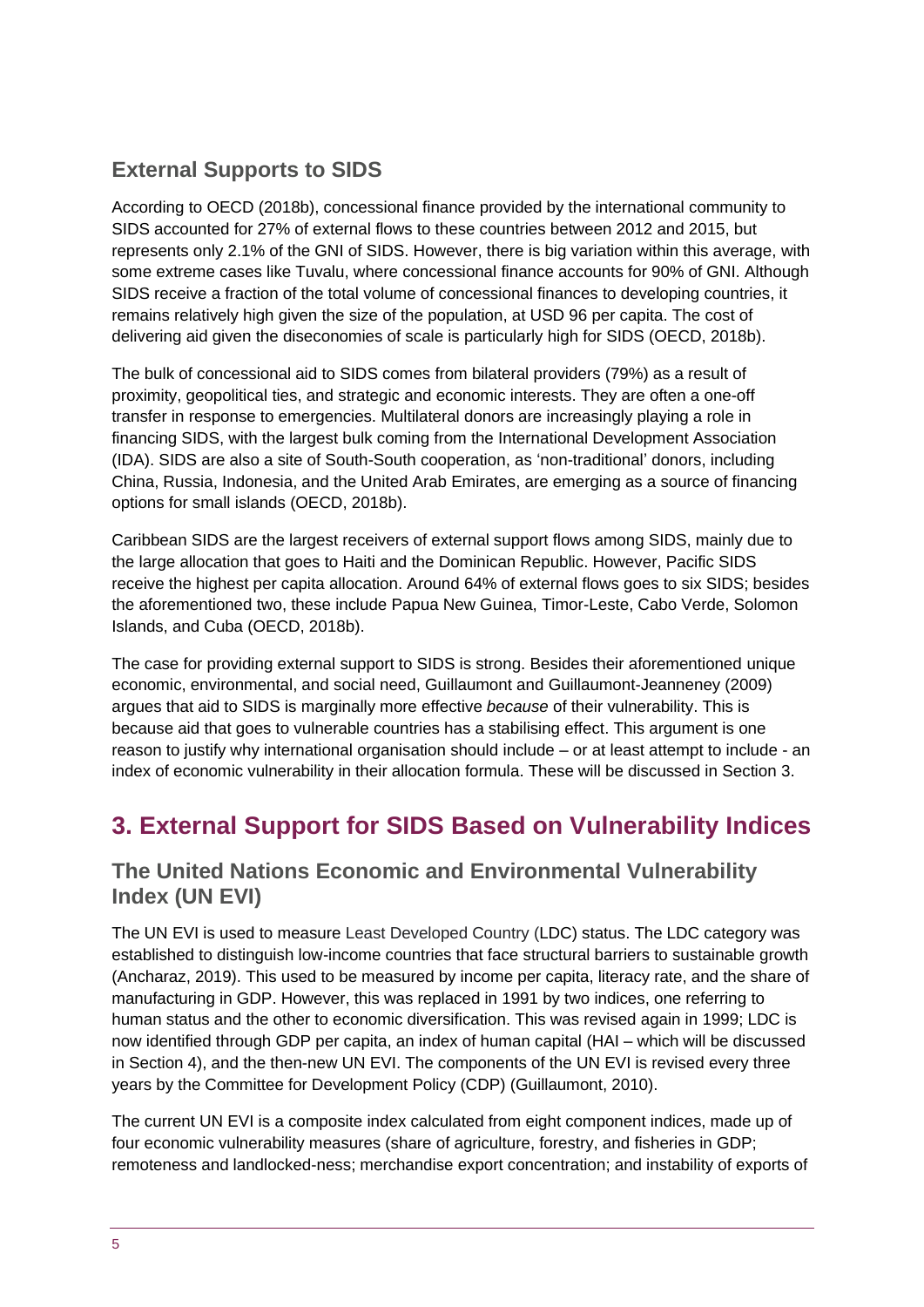goods and services) and four environmental measures (share of population in low elevated coastal zones; share of population living in drylands; instability of agricultural production; and victims of disaster). The index is constructed by giving equal weights to each of the aforementioned 8 measures different factors (UN, 2021a). Figure 1 illustrates these components.

**See: Figure 1: Components and weights of UN EVI, Source: UN (2021a),**  <https://www.un.org/development/desa/dpad/least-developed-country-category/ldc-criteria.html>

To be considered an LDC, a country needs a UN EVI of 36. To be eligible for graduation from LDC status, the threshold that the LDC needs to meet is set at 10% below the inclusion threshold at 32 (UN, 2010). While a low EVI is a required criterion for inclusion in LDCs, it is not necessary for graduation; a country can graduate from the LDC status by achieving either two of the three criteria (reaching the threshold of EVI, HAI, or GNI per capita), or if its GNI per capita is at least twice the graduation threshold (the 'income only' graduation rule) (Ancharaz, 2019). Therefore, as it stands, reduction in aid through graduating from LDC can happen while a country is still vulnerable.

Indeed, all the SIDS classified as LDCs that are expected to graduate are projected to do so without meeting the UN EVI threshold; Vanuatu, Tuvalu, Kiribati, São Tomé and Príncipe, and the Solomon Island are projected to meet the graduation criteria in 2024 by surpassing the threshold only in income and HAI. Timor-Leste is expected to graduate by meeting the 'income only' rule (Ancharaz, 2019). This is consistent with previous patterns as all SIDS that have previously left the LDC list, except for the Maldives, did so without passing the UN EVI threshold, including Samoa and Cabo Verde (Ancharaz, 2019).

This means that SIDS tend to graduate with high levels of economic and environmental vulnerability. Because of this, some countries requested that an LDC should not be made to exit the list until it is no longer vulnerable, implying that UN EVI would become a 'compulsory' graduating criterion (Guillaumont, 2010). SIDS, therefore, ask to continue to receive LDC level of financial assistance, until they surpass the vulnerability threshold. However, as Guillaumont (2010) argues, if this happens then the asymmetry between the inclusion and exit criteria becomes even deeper. In other words, inclusion will require bad performance in three benchmarks, while graduating will only take place if all three criteria is met. This would create an inequitable treatment for other developing countries and an uneven distribution of foreign assistance. It will also make graduation very improbable for SIDS, even those rated as upper middle-income countries.

Looking at examples of SID LDC graduation shows mixed findings. International organisations like the UN and the OECD hail Cabo Verde and Samoa as success stories (OECD, 2018a; UN, 2018). Both countries show healthy improvement in HAI indicators, but their UN EVI remain much higher than average, above the LDC threshold (Quak, 2019). Since graduating, both countries have also moved from "moderate" debt risks to "high" debt risk by the IMF (Quak, 2019). According to the final monitoring report on LDC graduation for Samoa, the UN states that the country has continued to make progress since graduation in 2014 and to meet the challenges that it is facing. This was attributed to the stability and the political leadership as well as to the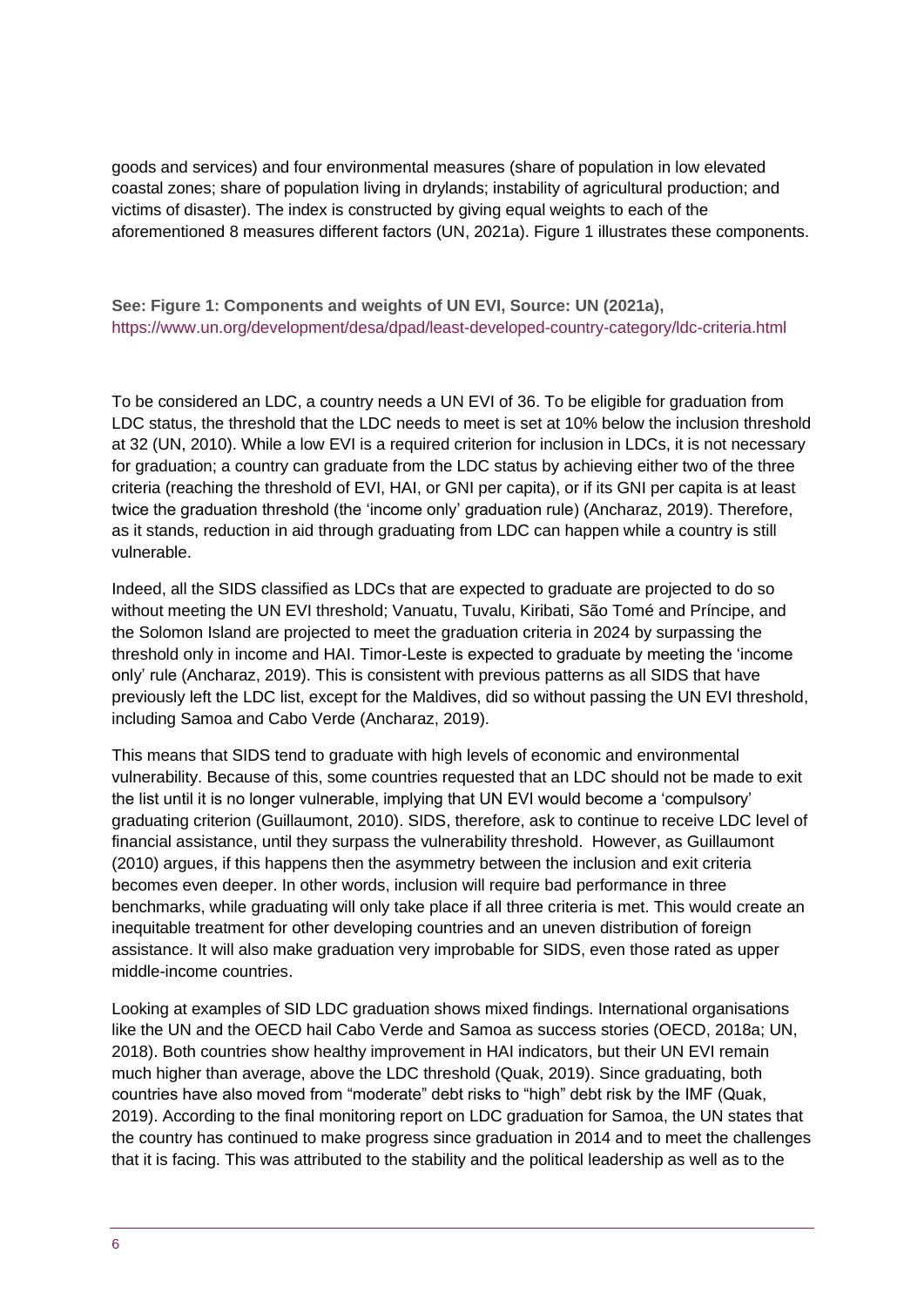well-educated and relatively healthy population (UN, 2018). In general, as Quak (2019) concludes, there are too many factors at play to conclusively assess whether SID LDC graduation is sustainable. This is especially true given the ongoing COVID-19 pandemic. Samoa is facing unprecedented challenges due to major hits on its main income sources, including tourism and remittances. As this is a recent development, it is unclear what this means for the country's vulnerability and transition (UN, 2021b).

Therefore, the vulnerability of these countries remains an issue of concern. This is not just relevant for SIDS graduating from LDC, but for all SIDS that are climbing up the income level ladder and, as a result, receiving less aid. Since most SIDS are middle-income countries, they are not eligible for most type of aid and concessional resources from multilateral institutions, despite potentially needing it (Quak, 2019). Therefore, Guillaumont (2010) proposes that economic vulnerability measured by the UN EVI should be a parameter to be considered for all aid policies. Despite the general agreement with this among the international donor communities, per capita income remains the most popular measure by which concessional finance and aid are determined (Briguglio, 2018, p. 87).

### **World Bank's Small Island Economy Exception (SIEE)**

In 1985, the World Bank approved the SIEE, which allows small island economies to access concessional IDA resources even if their per capita income exceeds IDA's operational cut-off (World Bank, 2018b). This was an acknowledgement of small islands' special characteristics which result in similar challenges to those faced by low-income countries, namely: vulnerability to external economic shocks, high per-capita costs of infrastructure and industry investments, weak institutional capacity, limited skills, and lack of creditworthiness. In 1985, six small island economies due to graduate from IDA were granted the Exception. Back then, it was envisioned that the Exception will apply to other small island economies on a case-by-case basis (World Bank, 2018b).

In addition to vulnerability to economic shocks, more recent assessments have also considered vulnerability to natural disasters and climate change as part of the rationale for granting the exception. For example, this was the rational for granting the Marshall Islands, the Federal States of Micronesia, and Tuvalu the Exception in 2011 (World Bank, 2018b). Currently several middle-income small island states have access to IDA under the Exception, including 10 countries with IDA-only status and seven Blend countries (IDA and IBRD eligibility) (World Bank, 2020). The majority of beneficiary countries are Microstates, with a population of less than 200,000, primarily in the Pacific and the Caribbean Oceans (World Bank, 2018b).

Countries under the SIEE receive IDA credits on the most concessional lending terms that IDA offers - the Small Economy Terms, at no interest, 40-year amortisation, with a 10-year grace period. Once granted SIEE, a country continues to enjoy its benefits - regardless of the country's per capita income; SIEE countries are eligible for IDA concessional credits on Small Economy Terms until they graduate to International Bank for Reconstruction and Development (IBRD)-only status. Except for St. Kitts and Nevis (which was granted the Exception in 1985 and graduated to IBRD only status in 1994), all island economies that were granted the Exception have remained IDA eligible (World Bank, 2018b).

The SIEE was reviewed as part of the IDA18 Mid-term Review(World Bank, 2018a). The three main issues identified in implementing the SIEE Policy were the need for clear entry/re-entry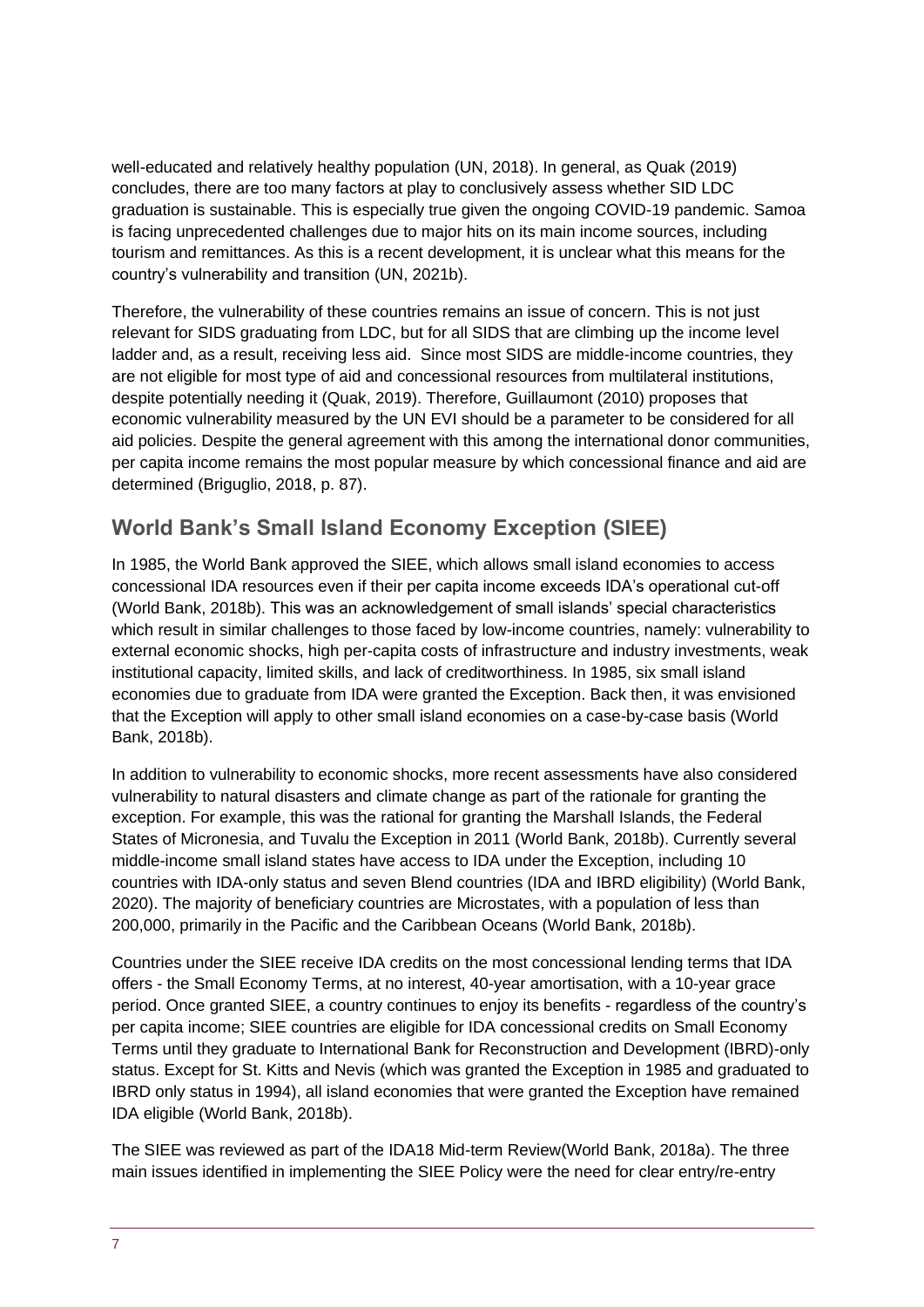criteria for considering requests from IBRD-only countries; the need for exit criteria for countries already under SIEE; and the need to explicitly recognise vulnerability to natural disasters and climate change as part of the rationale for granting SIEE. The review proposes that an IBRD-only SIEE may enter/re-enter IDA if the following four conditions are satisfied: the country's per capita income is at or below the Graduation Income; the country has limited access to IBRD resources; the country has limited creditworthiness for accessing commercial credit and the country is assessed as highly vulnerable to natural disasters and climate change (World Bank, 2018a).

The SIEE Policy does not contain an exit provision. This has resulted in several countries continuing to be eligible for IDA Small Economy Terms despite having per capita incomes well above the IDA operational cut-off, ranging from USD6,990 to USD9,650. For some, the per capita incomes exceed the level that typically initiates discussions on graduating from the IBRD (World Bank, 2018a). According to World Bank, the IDA's overall philosophy is to support the poorest and the most vulnerable countries. Therefore, it is important to assess whether the existing SIEE Policy Framework provides adequate incentives for high-income small states to graduate from IDA. A higher level of development and resilience to shocks could trigger IDA Blend terms. Such an approach would recognise that the ability of a Small State to cope with shocks increases with development, while also recognising that even at higher levels of development, some Small States may be more vulnerable compared to other economies. It would help smooth the transition in the terms of financing for this group of countries<sup>1</sup> (World Bank, 2018a).

### **Caribbean Development Bank Multidimensional Vulnerability Index (CDB VI)**

The Caribbean Development Bank (CDB) allocates a Special Development Fund (SDF) based on factors that are meant to reflect a country's need and a country's performance. The former includes population, per capita income, and vulnerability. Vulnerability is estimated using a Vulnerability Index (henceforth the CDB VI). Because the vulnerability index is one of several criteria that is used to determine whether a country received funds and the size of the allocation, the CDB regularly revises and updates the CDB VI (Caribbean Development Bank, 2017; Ram et al., 2019).

According to Ram et al. (2019), the design of the original CDB VI was informed by the work of Briguglio (1992, 1995) and was initially estimated by Crowards (2000). It relies mainly on economic indicators, the following 6 sub-indices:

- Peripherality and accessibility provides an indication of remoteness from major economic trading partners measured by freight and insurance costs for imports.
- Dependence upon imported energy measured by imports net of exports of energy.
- Export concentration measured as the percentage of total export receipts and accounted for by the major export and the top three exports. This includes both export of goods and services and is combined with information on the openness of the economy measures as total export earnings as a percentage of GDP.

<sup>1</sup> . The details of this transition were to be explored in the IDA19 negotiations. However, available IDA19 documents make no mention of this.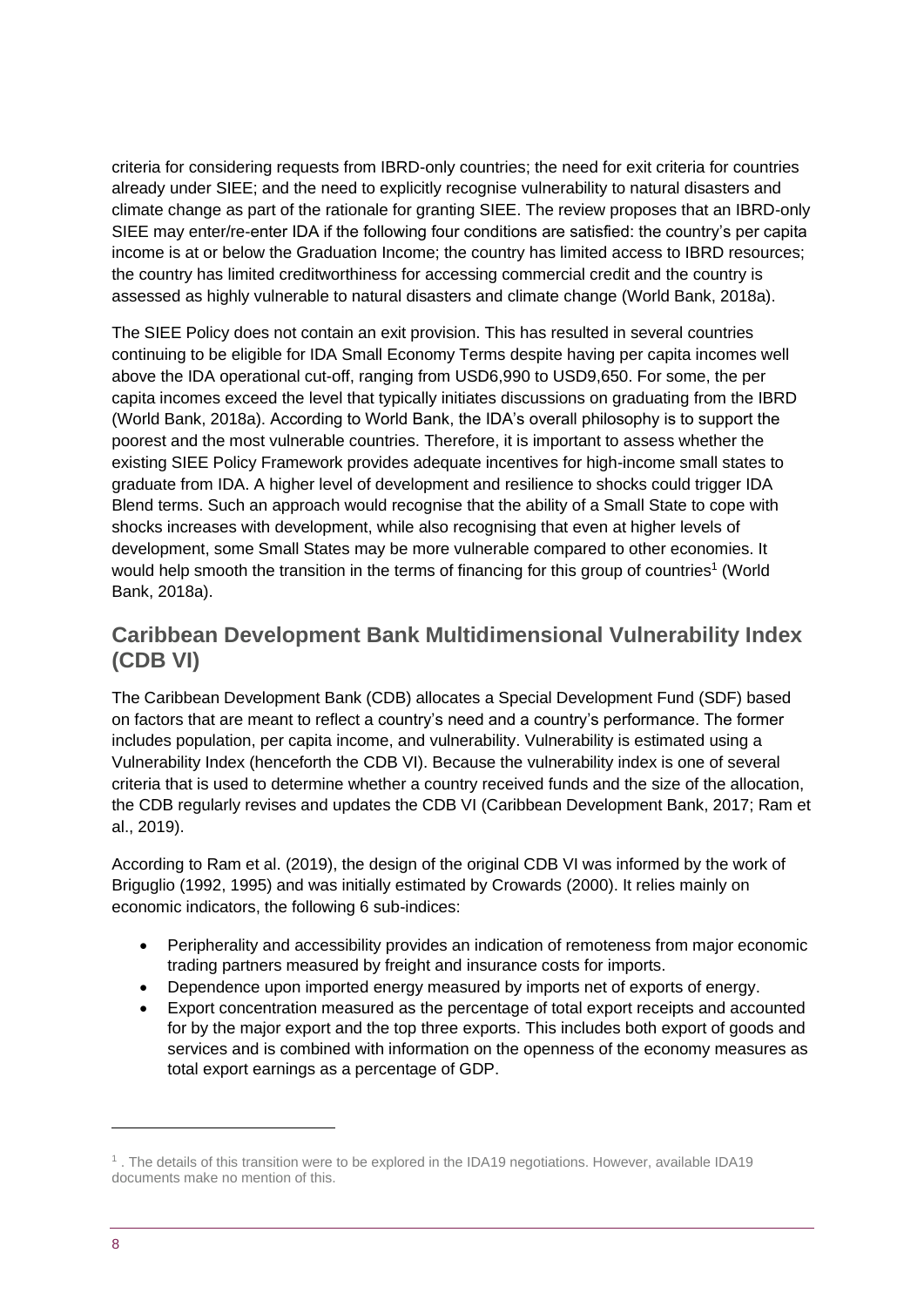- Convergence of export destination, measured in terms of the percentage of total export receipts, accounted for by the single most-important destination and the top three mostimportant destinations. This includes the exports of goods and services and is combined with information on the openness of the economy, that is measured as total export earnings as a percentage of GDP.
- Reliance upon external finance, measured by a combination of two variables, i.e., overseas development assistance as a proportion of annual gross fixed capital formation and foreign direct investment as a proportion of annual gross fixed capital formation.
- Susceptibility to natural disasters, measured as the cumulative number of persons affected and deaths caused by natural disasters between 1950 and 1998, each as a proportion of the total population.

In 2019, CBD updated and revised the CDB VI to widen its coverage and include social vulnerability and a climate change component (Ram et al., 2019). The latter not only considers previous natural hazard events, but also predicts how the environment is likely to cope with future events. Social vulnerability, and susceptibility to natural hazards are not causes of vulnerability but were determined to be an important factor of the CDB VI because they can aggravate the negative impact of economic shocks (Ram et al., 2019).

The social vulnerability indicator includes five measures (Ram et al., 2019):

- Education (proportion of population with tertiary education, adult literacy rate).
- Health (life expectancy at birth).
- Security, social order and governance (murders per 100,000 population).
- Resource allocation (proportion of children and working age persons belonging to the poorest quintiles).
- Communications architecture (computer literacy rate).

The climate change component includes factors contributing to environmental vulnerability, encompassing six indicators (Ram et al., 2019):

- Natural disasters: increased intensity and frequency.
- Climate change: sea level rise, coastal erosion.
- Oceans and seas: exploitation of marine resources.
- Biodiversity: deforestation and desertification and invasion of alien species.
- Water: over exploitation of surface ground and coastal water and saline intrusion, and
- Waste: insufficient waste treatment.

Additional changes include renaming the Peripherality and Energy Sub-Index the Strategic Imports Sub-Index (SISI), removing the proxy indicator freight and insurance, adding a new food proxy indicator (food imports as a percentage of total merchandise imports). Official Development Assistance (ODA) proxy indicator was replaced with remittances (Ram et al., 2019).

The updated and revised CDB VI, therefore, comprises three dimensions of vulnerability (economic, social, and environmental) and six sub-indices (export concentration; concentration of export destination; dependence on strategic imports; reliance upon external finance; social vulnerability, and susceptibility to natural hazards and climate change). The components of the composite index is shown in Figure 2; the index is calculated by taking the arithmetic average of the sub-indices (Ram et al., 2019).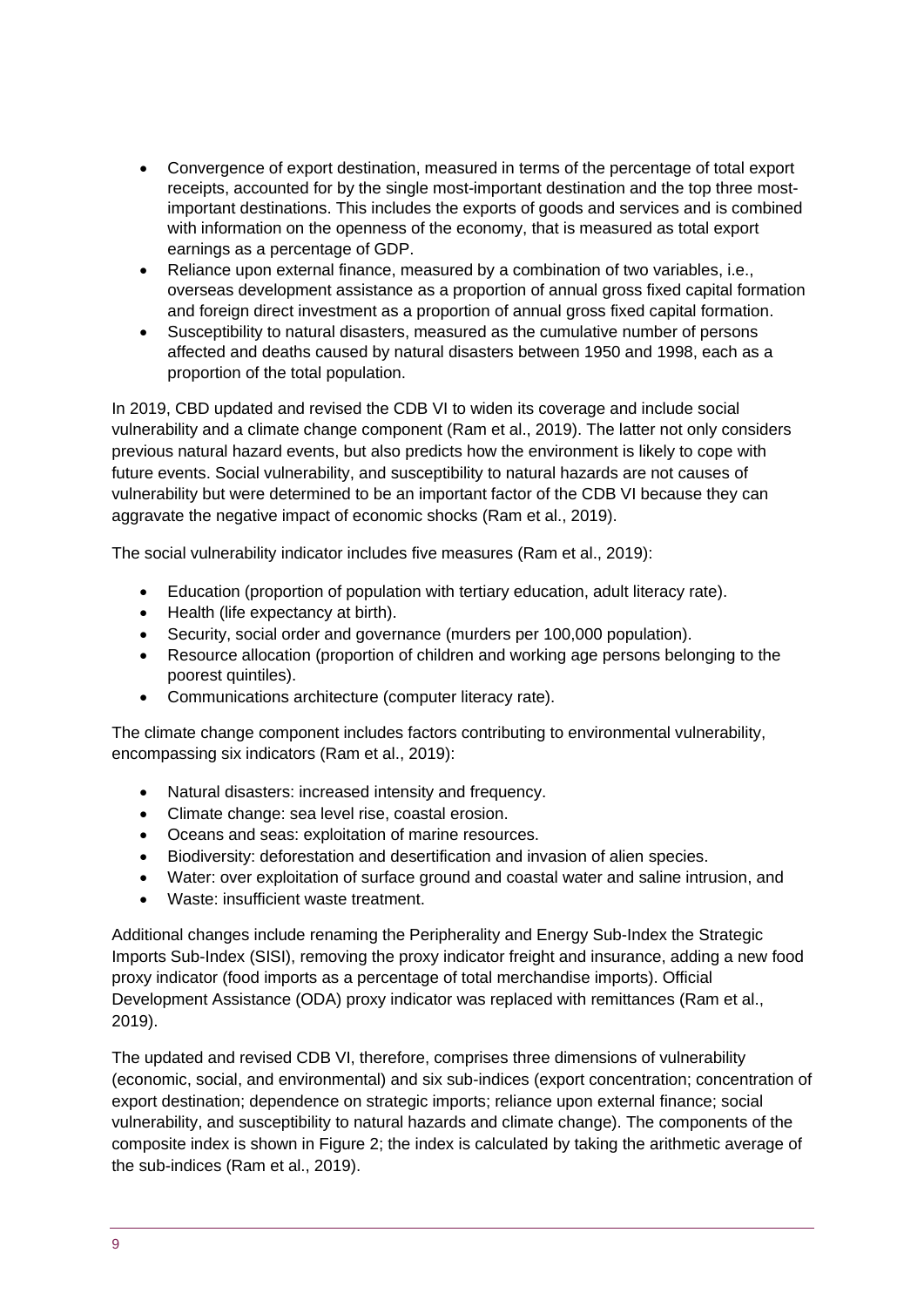Figure 2: components of the CBD VI



Source: Ram et al (2019, p. 22), reproduced with permission.

In Ram et al. (2019), the CDB index is calculated for its Borrowing Member Countries (BMCs) to gain deeper understanding of the relative vulnerabilities of SIDS. The main findings indicate that the BMCs, on average, are middle-to-high vulnerability countries with an average vulnerability index score of 0.54 for 2017. The vulnerabilities are a result of the dependence on few major export products and trading partners, high levels of energy imports, social challenges, and exposure to natural hazards and climate change. Although resource-rich countries had lower vulnerability scores, the paper notes that these economies have unique challenges related to sharp boom and bust cycles and higher levels of inequality, among others.

Most BMCs are within the medium-high classification of vulnerability to external shocks as shown in Table 1. These thresholds were adjusted to align the with that of the Commonwealth Secretariat (discussed in the next section), with 0 to 0.33 indicating low vulnerability; 0.34 to 0.49 indicating medium-low vulnerability; 0.50 to 0.69 indicating medium-high vulnerability; and 0.70 to 1.00 indicating high vulnerability. Table 1 illustrates the CBI VI scores for various SIDS using the aforementioned categories.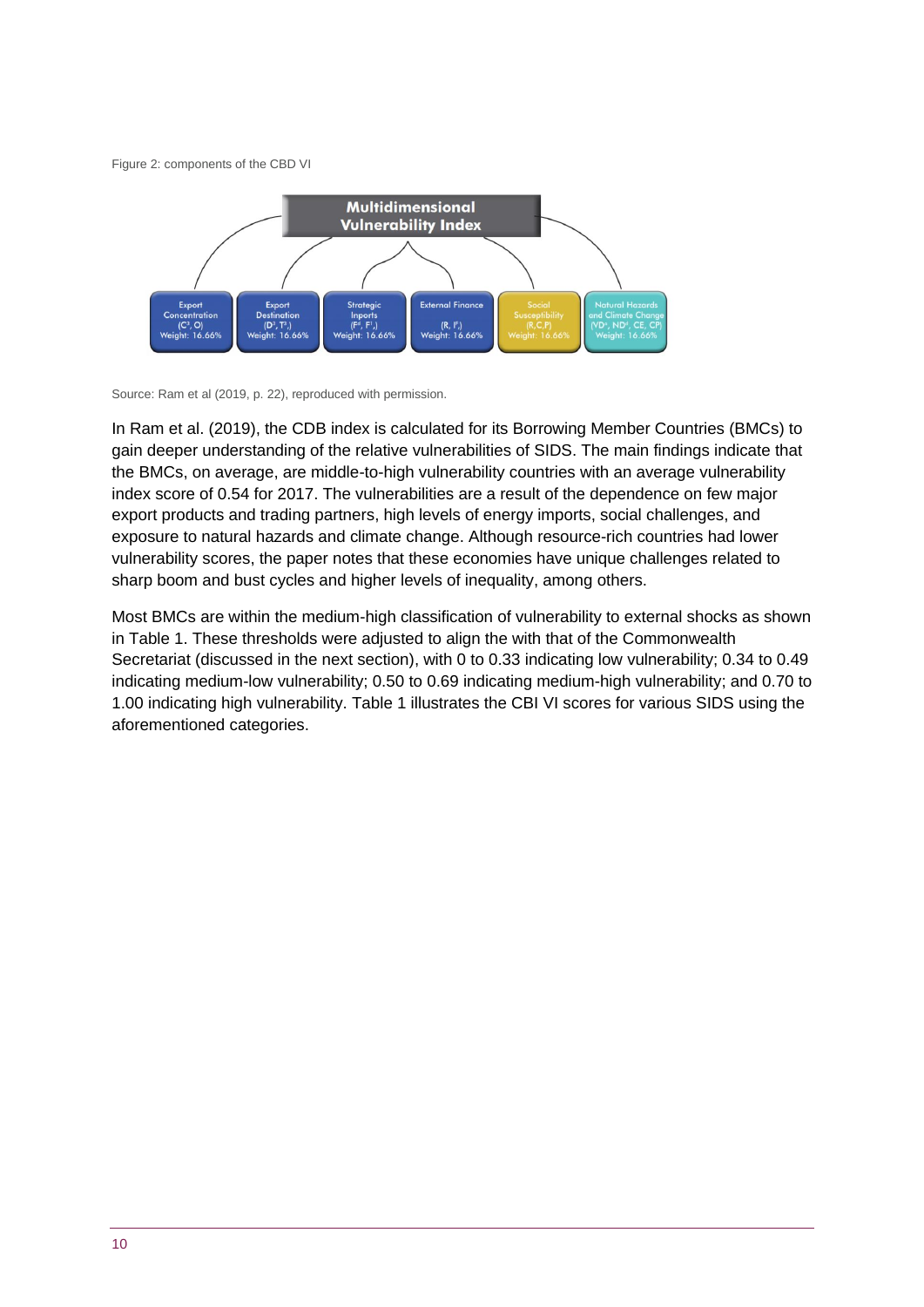Table 1: CBI VI scores for various SIDS

|                                                                                                                        | Economic |                         |       | Social         |       |                         |       | Environmental           |       |                |       |                |
|------------------------------------------------------------------------------------------------------------------------|----------|-------------------------|-------|----------------|-------|-------------------------|-------|-------------------------|-------|----------------|-------|----------------|
|                                                                                                                        | 2016     |                         | 2017  |                | 2016  |                         | 2017  |                         | 2016  |                | 2017  |                |
|                                                                                                                        | Score    | Rank                    | Score | Rank           | Score | Rank                    | Score | Rank                    | Score | Rank           | Score | Rank           |
| Anguilla                                                                                                               | 0.55     | 9                       | 0.58  | 9              | 0.42  | 16                      | 0.39  | 16                      |       |                | 0.55  | 4              |
| Antigua and<br><b>Barbuda</b>                                                                                          | 0.52     | 12                      | 0.55  | 10             | 0.50  | 13                      | 0.60  | 11                      | 0.41  | 7              | 0.42  | 6              |
| <b>Bahamas, The</b>                                                                                                    | 0.57     | 7                       | 0.65  | 5              | 0.51  | 12                      | 0.52  | 13                      | 0.32  | 11             | 0.30  | 13             |
| <b>Barbados</b>                                                                                                        | 0.58     | 6                       | 0.58  | 8              | 0.43  | 15                      | 0.45  | 15                      | 0.11  | 14             | 0.10  | 17             |
| <b>Belize</b>                                                                                                          | 0.63     | 3                       | 0.65  | 4              | 0.71  | 3                       | 0.71  | $\overline{\mathbf{2}}$ | 0.32  | 10             | 0.30  | 14             |
| <b>Cayman Islands</b>                                                                                                  | 0.61     | 5                       | 0.60  | 7              | 0.05  | 17                      | 0.07  | 17                      | 0.45  | 5              | 0.40  | 7              |
| Dominica                                                                                                               | 0.45     | 15                      | 0.48  | 14             | 0.54  | 11                      | 0.62  | 8                       | 0.56  | 3              | 0.66  | 1              |
| Grenada                                                                                                                | 0.51     | 13                      | 0.60  | 6              | 0.69  | 5                       | 0.69  | 3                       | 0.41  | 6              | 0.39  | 8              |
| Guyana                                                                                                                 | 0.56     | 8                       | 0.55  | 11             | 0.64  | 6                       | 0.61  | 10                      | 0.59  | $\overline{2}$ | 0.56  | 3              |
| Haiti                                                                                                                  | 0.73     | 1                       | 0.77  | 1              | 0.64  | $\overline{7}$          | 0.64  | 6                       | 0.60  | 1              | 0.59  | $\overline{2}$ |
| Jamaica                                                                                                                | 0.67     | $\overline{2}$          | 0.69  | $\overline{2}$ | 0.70  | 4                       | 0.68  | 4                       | 0.22  | 13             | 0.20  | 16             |
| <b>Montserrat</b>                                                                                                      | 0.42     | 16                      | 0.41  | 16             | 0.62  | 8                       | 0.62  | $\overline{7}$          | 0.26  | 12             | 0.24  | 15             |
| <b>Saint Kitts and Nevis</b>                                                                                           | 0.49     | 14                      | 0.53  | 12             | 0.61  | 9                       | 0.61  | 9                       |       | 15             | 0.42  | 5              |
| <b>Saint Lucia</b>                                                                                                     | 0.63     | $\overline{\mathbf{4}}$ | 0.69  | 3              | 0.79  | 1                       | 0.68  | 5                       | 0.46  | 4              | 0.34  | 11             |
| Saint Vincent and the<br><b>Grenadines</b>                                                                             | 0.53     | 11                      | 0.50  | 13             | 0.73  | $\overline{\mathbf{2}}$ | 0.78  | 1                       | 0.41  | 8              | 0.33  | 12             |
| <b>Suriname</b>                                                                                                        | 0.39     | 17                      | 0.47  | 15             | 0.60  | 10                      | 0.56  | 12                      | 0.39  | 9              | 0.35  | 10             |
| <b>Trinidad and Tobago</b>                                                                                             | 0.34     | 18                      | 0.38  | 17             | 0.46  | 14                      | 0.51  | 14                      | 0.00  | 15             | 0.00  | 18             |
| 0.32<br>0.54<br>0.57<br>0.57<br>0.57<br>0.36<br><b>AVERAGE</b>                                                         |          |                         |       |                |       |                         |       |                         |       |                |       |                |
| Source: author's calculations.                                                                                         |          |                         |       |                |       |                         |       |                         |       |                |       |                |
| *Key<br><b>High Vulnerability</b><br><b>Medium-high Vulnerability</b><br>Medium-low Vulnerability<br>Low Vulnerability |          |                         |       |                |       |                         |       |                         |       |                |       |                |

Source: Ram et al. (2019, p. 35), reproduced with permission.

### **The Commonwealth's Vulnerability-Resilience Framework**

There is disagreement with regards to the quality of a UN EVI as a measure for vulnerability. For one, the variables used to construct the index are subjectively selected. More importantly, the indicator does not distinguish between intrinsic characteristics and characteristics related to policy. Wang (2013), for example, argues that trade share, export concentration and the share of agriculture, forestry and fisheries in GDP all reflect properties of developing economies, but are subject to change through economic policies. The UN EVI therefore measures both the exogenous shocks to the economy and the characteristics of the policies in place that may lessen or exacerbate the negative impacts of the shocks.

The vulnerability-resilience framework was developed by experts commissioned by the Commonwealth Secretariat to distinguish between economic resilience – which is developed and managed as a result of deliberate policy – and economic vulnerability, which is due to inherent features of the economy. This framework implies that small vulnerable states are not destined to eternally remain vulnerable to external shocks but can adopt policy measures to enable them to improve their ability to cope and bounce back (Briguglio et al., 2009). The rest of this section will discuss how the vulnerability and resilience framework is developed as described by Baldacchino (2015).

The vulnerability part of the framework measures permanent or semi-permanent characteristics that a country can exercise no control over and is unrelated to policy approaches, misguided or otherwise. Countries scoring highly on the vulnerability index are, therefore, not responsible for their vulnerability. The resilience index, on the other hand, would refer to what a country can do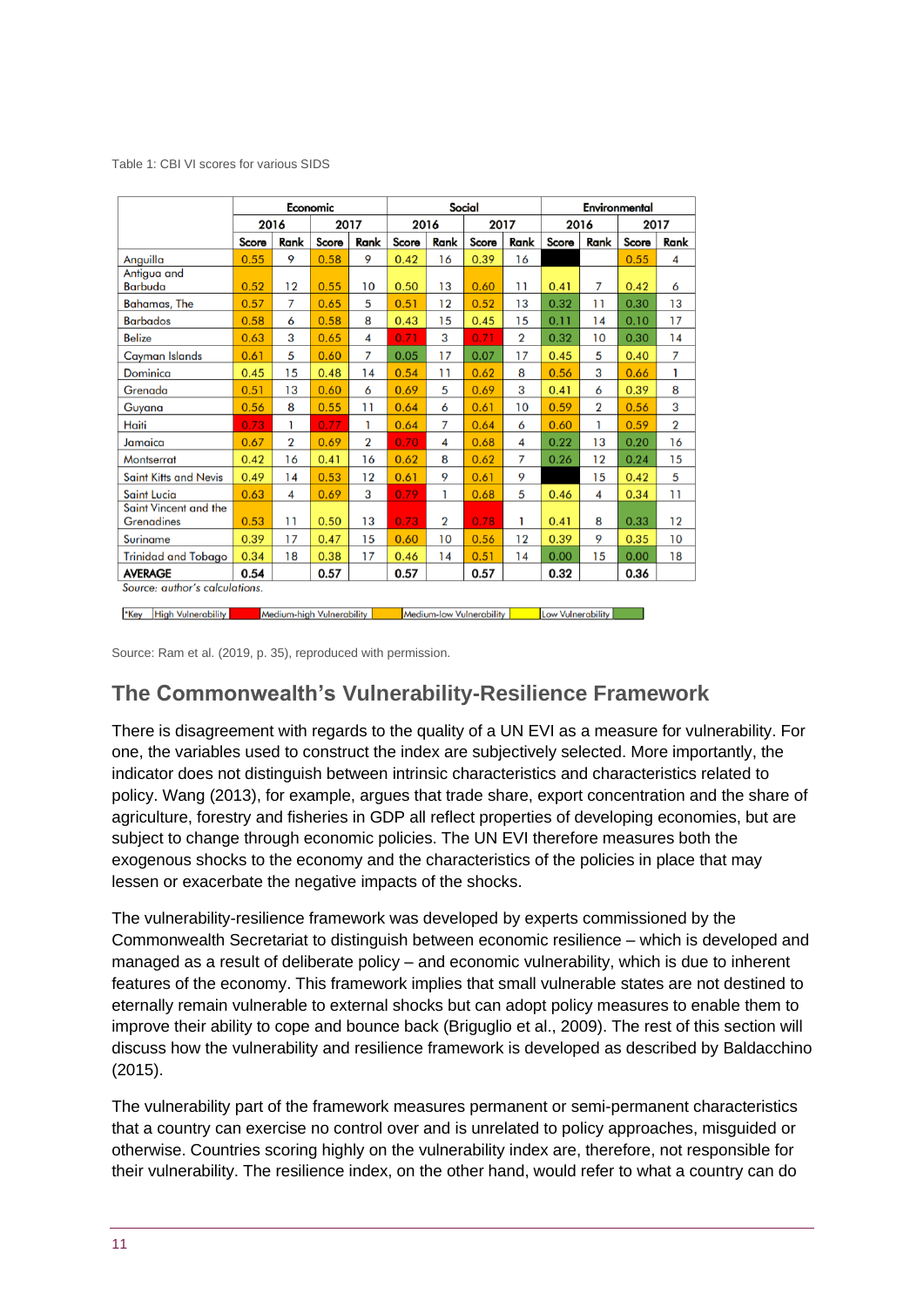about its vulnerability; in other words, if the policies that are in place will lessen or worsen its intrinsic vulnerability. Therefore, this index will measure the appropriateness of policy measures that are put in place. When the vulnerability and resilience index are combined, the results would elucidate the overall risk of being affected by external shocks due to inherent vulnerability feature, which is offset to different extents by policy measures.

The economic vulnerability index (EVI) proposed in Baldacchino (2015) is comprised of four components: (i) trade openness; (ii) export concentration; (iii) dependence on strategic imports, and (iv) proneness to natural disasters. While the trade openness component is arguable a policy measure, it is included in the economic vulnerability index because it is a permanent feature of small states as a result of to their small domestic market. Trade openness can be a source of exposure to external shocks over which a country has no or very limited control over, especially when it depends on a few export items and strategic imports. Finally, proneness to natural disaster is included because such disasters are likely to aggravate the effects of external economic shocks and may themselves lead to economic shocks.

The economic resilience index (ERI) proposed in Baldacchino (2015) has five components; (a) macroeconomic stability (b) market flexibility (adjusted for financial riskiness); (c) political governance and institutions; (d) social development, and (e) environmental management. Social development is a non-income component relate to education (measured by mean years of schooling and expected years of schooling) and health (measured by life expectancy).

As for environmental governance, it makes use of the environmental performance index (EPI), which attempts to quantify the environmental performance of a country's policies. It uses the weighted average of 10 policy categories which are: (a) environmental burden of disease; (b) water (effects on human health); (c) air pollution (effects on human health); (d) air pollution (ecosystem effects); (e) water resources (ecosystem effects); (f) biodiversity and habitat; (g) forests; (h) fisheries; (i) agriculture, and (j) climate change. These policy categories were grouped into two broad policy objectives, namely (i) environmental health (EH) which includes the first three categories and measures the environmental impact on human health, and (ii) ecosystem vitality (EV), which measures ecosystem health and natural resource management, covering the remaining seven policy categories.

Combining the EVI and ERI on the y- and x-axis respectively results in four quadrants, each showing a different combination of levels of vulnerability and resilience. Risk in this context can be calculated as the difference between vulnerability and resilience. Countries can be grouped into one of the four categories based on their values of EVI and ERI – high vulnerability and low resilience, low vulnerability and high resilience, low vulnerability and low resilience, and high vulnerability and high resilience.

The thresholds are calculated to be the average for all countries. Most SIDS are classified in the two high vulnerability quartiles. Some are also low resilience (Comoros, Guinea Bissau, Haiti, São Tomé/Príncipe, and the Solomon Islands) and some are high resilience (Antigua/Barbuda, Bahamas, Barbados, Belize, Dominica, Fiji, Mauritius, St Lucia, Samoa, Singapore, Tonga, Trinidad/Tobago, and Vanuatu). The highest concentration of SIDS, however, belong to the borderline case of high vulnerability and medium resilience, constituting 11 out of the 15 countries in this category (Cabo Verde, Grenada, Guyana, Jamaica, Kiribati, Maldives, Marshall Islands, Papua New Guinea, St Kitts & Nevis, St Vincent/Grenadines, and Seychelles).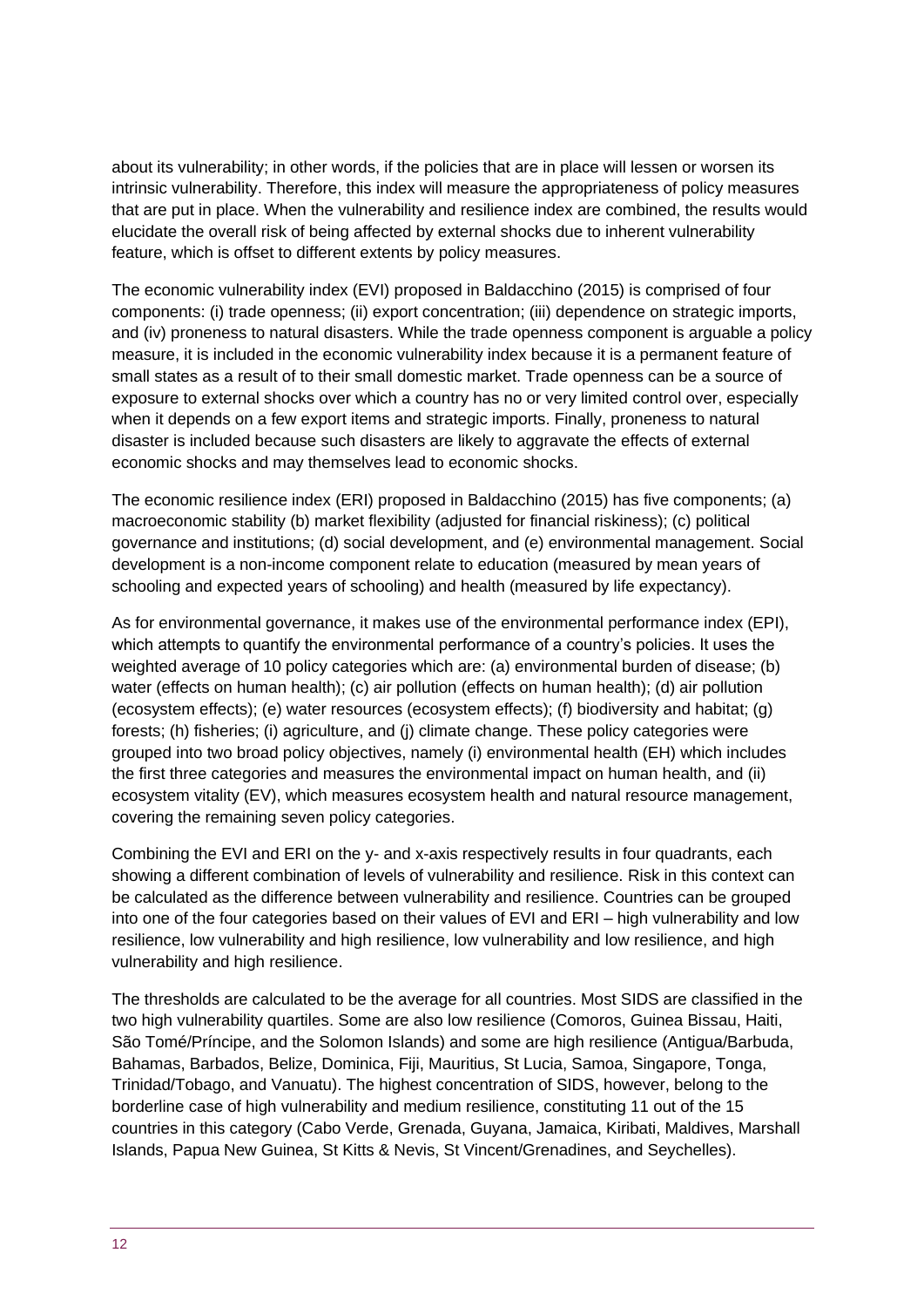Therefore, although small states tend to be highly vulnerable, this condition is generally not considered to be an entitlement for aid, nor an exception from it.

This framework was developed by experts commissioned by the Commonwealth Secretariat and it provides a better understanding of where to target aid and how to combat vulnerability. The index has been used to profile three SIDS (St Lucia, Seychelles, and Vanuatu) in order to benchmark their experience against global measures of EVI and ERI and to inform domestic policy (Baldacchino, 2015). Although it was not used in the context of aid allocation, this approach provides an aggregate score upon which aid can theoretically be apportioned. The main limitations of the approach, however, relate to determining the appropriate measurable indicators and the lack of reliable data on small states (Ram et al., 2019). Ram et al. (2019) argue that it also lacks appropriate considerations for the effects of climate change in the disaster reduction index .

# <span id="page-12-0"></span>**4. Other Economic, Social, and Environmental Indices**

This section summarises other vulnerability indices not covered in Section 3, most of which are also developed by international organisations. Some, like the HAI are used by the UN to determine LDC status, as previously discussed. The others have been considered for usage by various multilateral development banks and other concessionary finance bodies to assess vulnerability. These attempts will be discussed in Section 5.

### **UNDP Multidimensional Vulnerability Index (MVI)**

The MVI was proposed by Assa and Meddeb (2021) to update the UN EVI at the wake of the COVID-19 pandemic using three indicators: tourism revenue, remittances, and Foreign direct investment (FDI) inflows. Travel restrictions and the drying up of both remittance and investment flows during the pandemic has demonstrated how dependent SIDS are on such international flows of people and capital. The authors claim that the MVI, while not official, provides a richer lens on vulnerability. It finds more SIDS at the top vulnerability ranks than the EVI does. The authors propose that this measure be used for evaluating countries' eligibility for concessional financing, especially at the wake of COVID-19 since it makes clear that many SIDS are far more vulnerable than their income levels imply.

### **Foundation for Studies and Research on International Development's (FERDI) Physical Vulnerability to Climate Change Index (PVCCI)**

According to Feindouno & Guillaumont (2019), the PVCCI is built on principles similar to those of the UN EVI. A first version of this index was presented 2011 and has since been periodically refined. The uniqueness of the PVCCI is that it is designed for the allocation of adaption resources. A vulnerability index built for resource allocation must be independent of the country's policies; a performance-based approach may be considered unfair since other financial resources do not reflect the adaptation needs of the recipient countries.

Therefore, unlike other climate indicators, the PVCCI attempts to reflect the truly exogenous vulnerability that results from shocks which hit the country and for which it is not responsible. It relies on components which are measured from long-term trends in geo-physical variables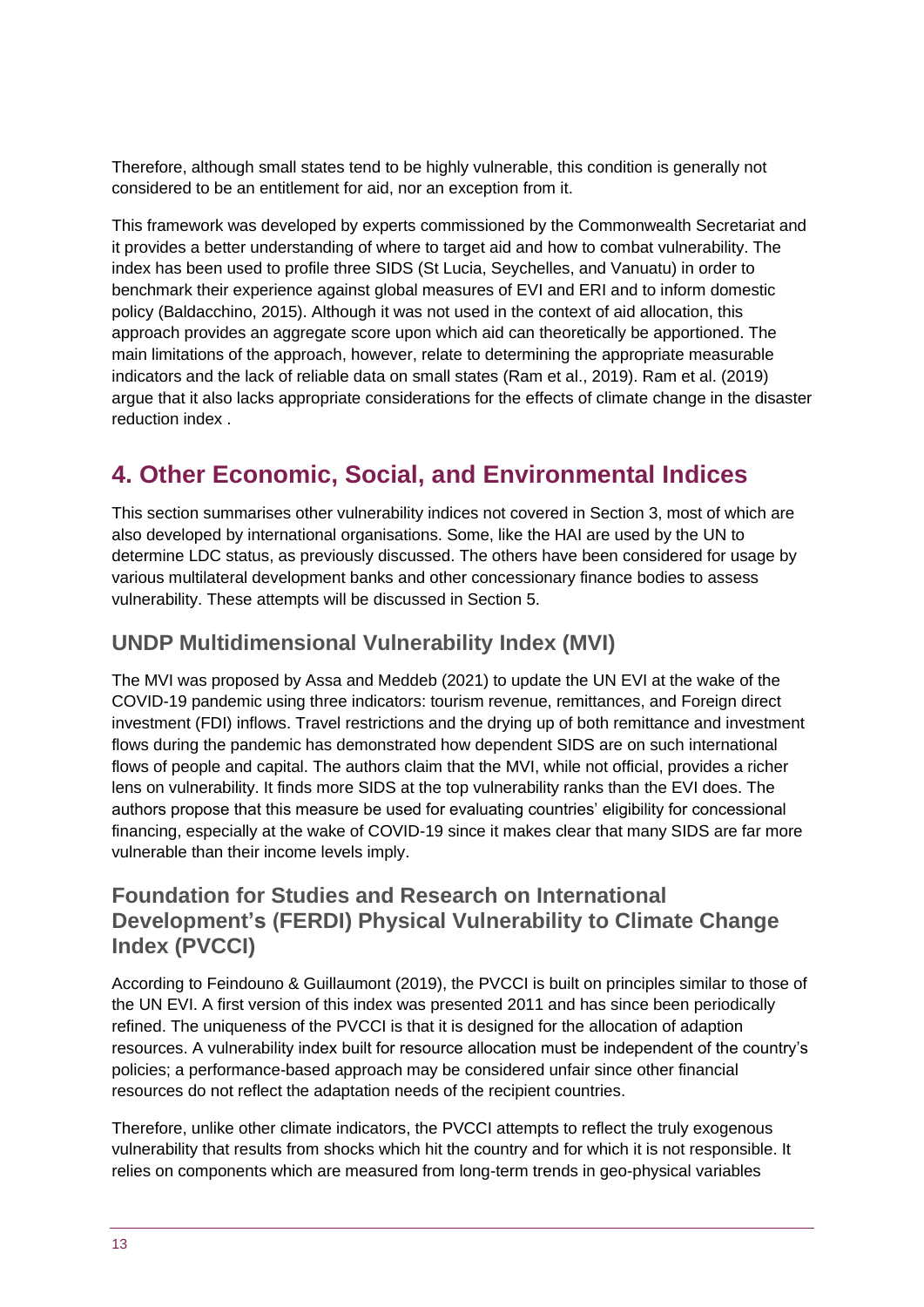#### related to climate change, without any use of socioeconomic data. These are presented in Figure 3 (Feindouno & Guillaumont, 2019).

Figure 3: components and weighing of the PVCCI



Source: Feindouno & Guillaumont (2019, p. 5), reproduced with [permission.](https://ferdi.fr/en/legal-notices#terms-of-use)

The PVCCI's average score for SIDS is very high as their intrinsic physical characteristics makes them particularly susceptible to natural disaster. However, high standard deviation values highlight the heterogeneity across the country group; the PVCCI is quite variable within the group of SIDS Non-LDCs, with vulnerability being greatest where local environments are already under stress as a result of human activities (Feindouno & Guillaumont, 2019).

Since 2011, the PVCCI has been used in several circumstances. It has been used as part of a vulnerability assessment of Asian LDCs for the AsDB (Feindouno & Guillaumont, 2019). It has also been used in a study requested by the AfDB that proposes new allocation criteria for concessional funds. These will be discussed in Section 5.

### **UN HAI and HDI indices**

The Human Asset Index (HAI) was developed by the United Nations Capital Development Fund (UNCDP) and it is one of the indicators used to classify LDCs along with GNI per capita and the UN EVI. It is a composite index containing education and health indicators (World Bank, 2018b). Generally, SIDS perform well on the HAI; as mentioned, most SIDS that are project to graduate from LDC will do so on ground of surpassing the HAI threshold, along with increases in GNI per capita (Ancharaz, 2019). However, HAI suffers from severe data constraints (World Bank, 2018b).

The Human Development Index (HDI) developed by the United Nations Development Program (UNDP) is used to rank countries by level of human development. It is a composite index of three dimensions: health (life expectancy at birth), education (mean years of schooling, expected years of schooling), and living standard (GNI per capita in PPP terms). Given the latter component, the HDI is positively correlated with per-capita income and hence does not provide an alternative measure of structural vulnerability for SIDS. The HDI has been criticised for its exclusive focus on national performance and ranking, lack of rationale for weighing the components equally, and measurement error of the underlying statistics (World Bank, 2018b).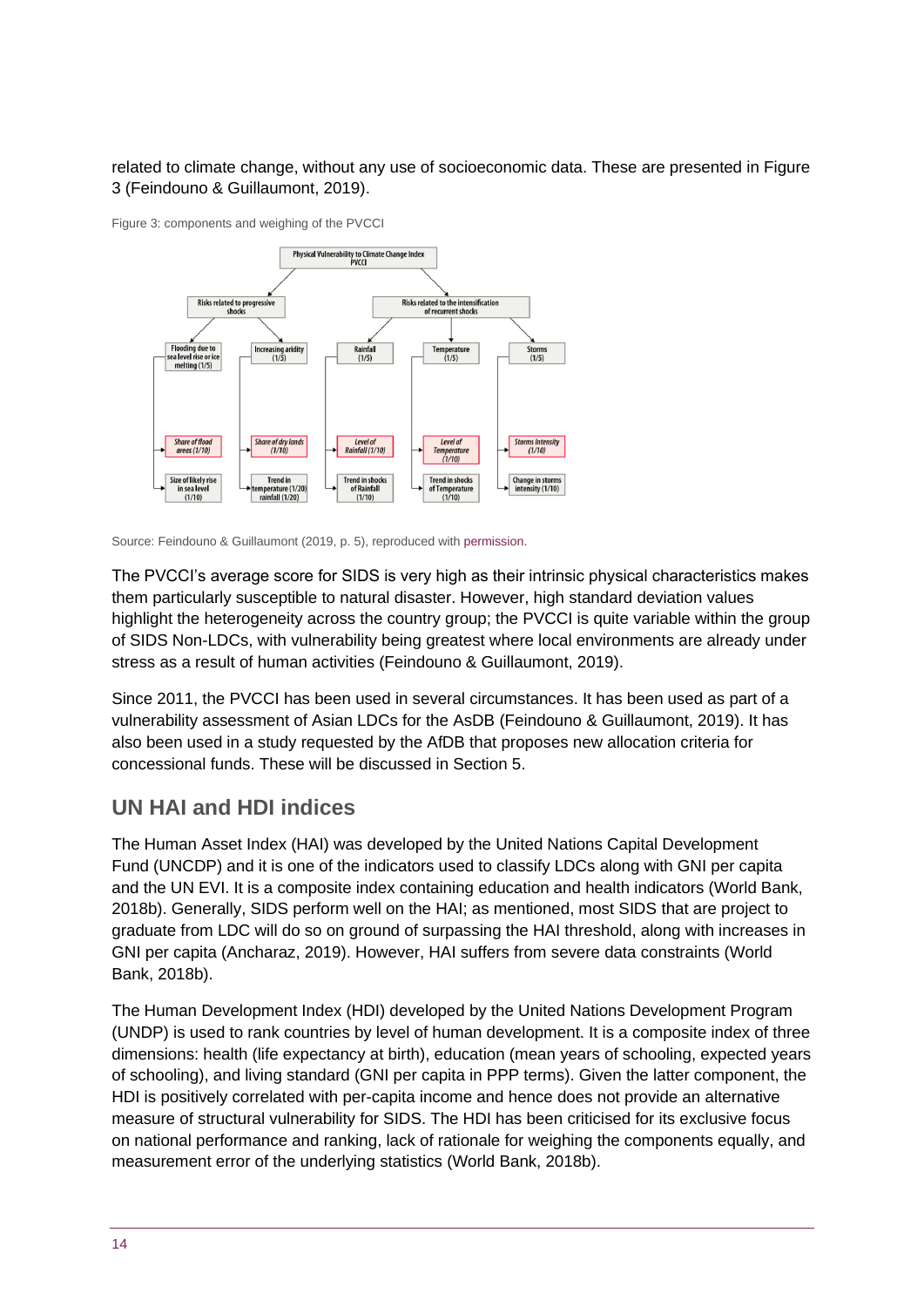### **The CRI and the CCVI**

The Germanwatch Global Climate Change Risk Index (CRI) ranks 182 developed and developing countries most affected by weather events based on indicators that capture loss of human life and loss of economic output. Because it summarises the extreme events during a period of 20 years, the index can be considered a good measure of exposure to natural hazards. However, the CRI suffers from limited data sources (World Bank, 2018b).

The Verisk Maplecroft Climate Change Vulnerability Index (CCVI) enables organisations to identify areas of risk within their operations, supply chains and investments. It evaluates 42 social, economic and environmental factors to assess national vulnerabilities across three core areas. These include exposure to climate-related natural disasters and sea-level rise; human sensitivity, in terms of population patterns, development, natural resources, agricultural dependency and conflicts; and future vulnerability by considering the adaptive capacity of a country's government and infrastructure to combat climate change. The countries with the most risk are characterised by high levels of poverty, dense populations, exposure to climate related events, and reliance on flood and drought-prone agricultural land (World Bank, 2018b).

### **UN World Risk Index (WRI)**

The WRI calculates the risk of 171 countries based on four components: exposure to natural hazards (earthquakes, flooding, drought, sea-level rise); vulnerability as dependent on infrastructure, nutrition, living conditions, coping capacities as per governance, disaster preparedness, health care; adapting capacities. The index was calculated by the UN Institute for Environmental and Social Security. The WRI classifies countries in five categories of risk: Very High, High, Medium, Low, and Very Low. Scores are not available for 15 small state members (World Bank, 2018b). This is illustrated in the Table 3.

| WorldRiskIndex for SSF Countries, mean 2012-2016 |                 |               |                 |                 |                   |  |  |
|--------------------------------------------------|-----------------|---------------|-----------------|-----------------|-------------------|--|--|
| Very High                                        | High            | Medium        | Low             | <b>Very Low</b> | N/A               |  |  |
| Vanuatu                                          | Diibouti        | Lesotho       | Namibia         | Cyprus          | Antigua & B       |  |  |
| Tonga                                            | <b>Suriname</b> | <b>Belize</b> | <b>Bahamas</b>  | Seychelles      | Dominica          |  |  |
| Solomon Isl                                      | <b>Bhutan</b>   | Gabon         | <b>Botswana</b> | Estonia         | Fed. Micronesia   |  |  |
| <b>Timor Leste</b>                               | Swaziland       |               | Eq. Guinea      | Kiribati        | <b>Maldives</b>   |  |  |
| <b>Brunei Daruss</b>                             | <b>Comoros</b>  |               |                 | Iceland         | Marshall Islands  |  |  |
| <b>Mauritius</b>                                 | Trinidad & Tob  |               |                 | Grenada         | Montenegro        |  |  |
| Fiji                                             |                 |               |                 | <b>Barbados</b> | Nauru             |  |  |
| Guinea Bissau                                    |                 |               |                 | Malta           | Palau             |  |  |
| Jamaica                                          |                 |               |                 | <b>Qatar</b>    | <b>St Lucia</b>   |  |  |
| Gambia                                           |                 |               |                 |                 | Samoa             |  |  |
| Guyana                                           |                 |               |                 |                 | San Marino        |  |  |
| Cape Verde                                       |                 |               |                 |                 | Sao Tome and P    |  |  |
|                                                  |                 |               |                 |                 | St Kitts & N      |  |  |
|                                                  |                 |               |                 |                 | <b>St Vincent</b> |  |  |
|                                                  |                 |               |                 |                 | Tuvalu            |  |  |

Table 3: WRI country classification

Source: World Bank (2018B, p. 33), licensed under [Creative Commons Attribution 3.0 IGO \(CC BY 3.0 IGO\)](http://creativecommons.org/licenses/by/3.0/igo/)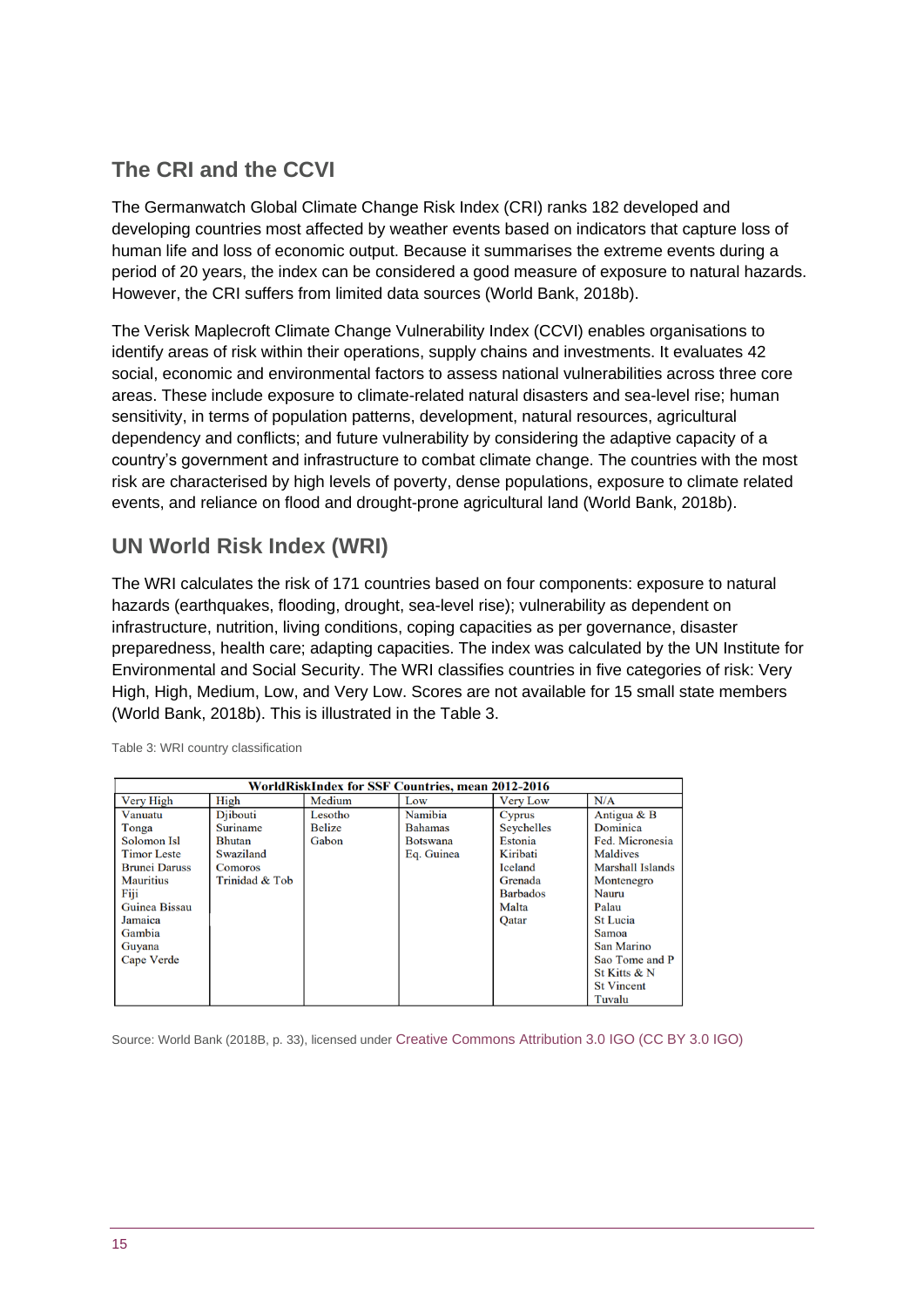# <span id="page-15-0"></span>**5. Attempts to Reconsider Allocation Approaches**

### **The World Bank**

In IDA16, the World Bank considered an approach that would link IDA's allocations to a country's structural vulnerability. Specifically, the proposal involved replacing the current country performance rating (CPR) by a weighted average of CPR, the UN EVI the Human Assets Index (HAI). Supporters of this approach viewed the introduction of these indices as a method for providing a simplified and uniform allocation formula that could accommodate the heterogeneity of IDA-countries and eliminate the need for the SIEE (World Bank, 2018b).

Several problems emerged with the inclusion of EVI to the allocation formula. For one, vulnerability data are available every 3 or 4 years and is not available for all IDA eligible countries. The data also has significant time lags (3 to 5 years) which makes the allocation process backward looking. Additionally, it exhibits both volatility and stagnation depending on the specification used; this is problematic for the former as significant fluctuations in allocation undermines predictability. As for the latter, it would mean rigidity in the allocation system and difficulty in revising provision criteria (World Bank, 2018b).

Including EVI also results in some structural problems. For example, it will mean that the formula is double counting some variables, such as size of the population. Indeed, the World Bank (2018) argues the some of the structural vulnerabilities may already be captured in the current allocation framework through the impact of such factors on the GNI per-capita. Including the index will also have severe redistribution implication, with some countries receiving multiples of their current allocations, while others will experience significant allocation reduction (World Bank, 2018b).

### **Africa Development Bank (AfDB)**

Similarly, the AfDB explored option to include vulnerability as one of its allocation criteria (Africa Development Bank, 2019b). The AfDB has already taken steps to include countries that are considered vulnerable or fragile. It has two main funding streams, the first is the Performance Based Allocation (PBA) and the second is the Transition Support Facility (TSF) for countries in fragile situation. The former is based on GNI per capita, population, and infrastructure, and the latter is based on peace and security indicators as well as commitment to pursue stability and transparency (Africa Development Bank, 2019b; Guillaumont & Guillaumont-Jeanneney, 2009).

As part of the Fourteenth General Replenishment of the African Development Fund, the AfDB provided proposals to better address fragility drivers under the PBA system. It commissioned FERDI to carry out the independent study and explored methodological options to account for indicators capturing structural and climatic vulnerabilities of ADF-eligible countries. FERDI suggested using a combination of the several indices including the UN EVI and PCCVI, modified to fit the AfDB context (Africa Development Bank, 2019b).

- Option 1: Maintain the PBA system and reform the TSF allocations.
- Option 2: Maintain the PBA system and use a specific formula for TSF, but open access to all ADF-eligible countries, thus removing eligibility criteria for the TSF.
- Option 3: Merge TSF resources and the PBA envelope into a general ADF allocation system
- Option 4: Maintain TSF and introduce a vulnerability component into the PBA formula.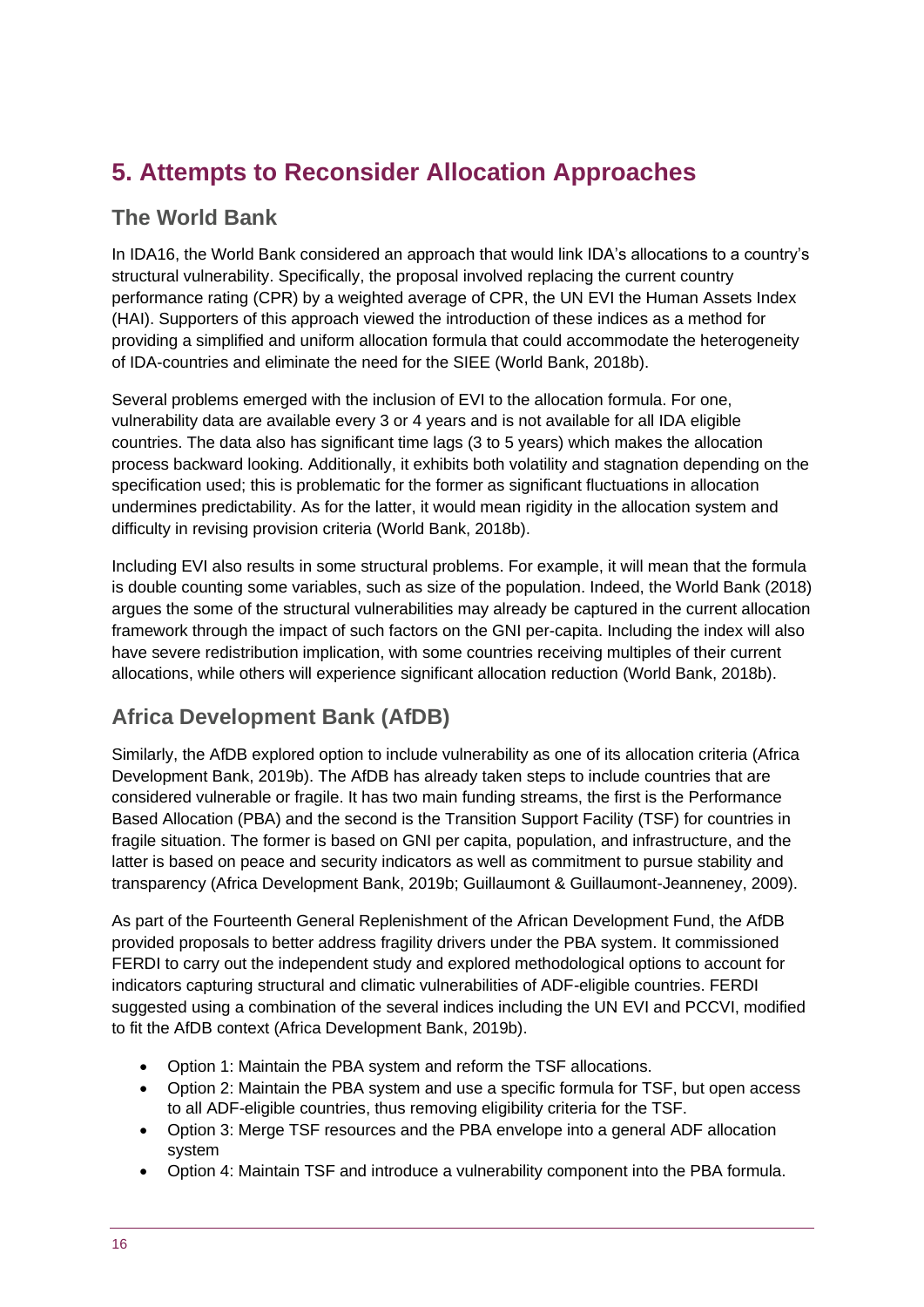The results of the analysis indicated that Option 4 represents a viable trade-off between performance, needs, and vulnerability. It would allocate more resources to transition states while remaining sensitive to countries' performance. AfDB was also keen to consider Option 1 since it could make it possible to align the TSF to more nuanced indicators of the key drivers of fragility in transition states, while preserving the PBAs (Africa Development Bank, 2019b).

The inclusion of the vulnerability index had its drawback, including posing an operational risk and resulting in high transaction costs due to the required data collection of a large number of indicators from different information sources. It will require a yearly collection of 30 metrics from 19 external data sources, for which frequency and information gaps exist (Africa Development Bank, 2019a; Asia Development Bank, 2019b).

As a result, the AfDB maintained that it will revise its framework in the next General Replenishment of the African Development Fund to reflect the findings of this consultation but will not include a vulnerability index as it is very costly and risky. It proposes maintaining the basic structure of the PBA formula with some minor modifications on discount rates and exponents of certain variables to allocate more resources to the TSF for countries with higher fragility and vulnerability (Africa Development Bank, 2019a, 2019b).

### **Asia Development Bank (AsDB)**

Generally, access to the Asia Development Bank AsDB lending (the Asian Development Fund – AsDF) options is largely determined by nominal per capita GNI, creditworthiness, and debt distress risks under the current resource allocation framework (Asia Development Bank, 2019a). This is recognised as unsuitable for SIDS because of their special characteristics, discussed breifly in Section 1. As a result, in AsDB (2019a), the bank put forth a framework to address the financial needs for SIDS, recognising that nominal GNI per capita is not an adequate measure of development needs among these countries as they are disproportionally vulnerable to shocks and face higher costs of living (Asia Development Bank, 2019a).

The report proposes that under AsDF 13 (period 2021-2024) the plan is to adopt a different approach for SIDS strategic planning and access to concessional finances. It will take into account the roots of vulnerability, and potential pathways to build resilience and stability - based on comprehensive fragility assessments and other relevant considerations (including institutional and capacity) (Asia Development Bank, 2019a). AsDB proposes an Economic Vulnerability Premium for AsDF eligible SIDS under AsDF 13. Its size will depend on the degree of vulnerability of a country, in contrast to the base allocation under AsDF 12, which allocated a uniform amount to all eligible countries. The Economic Vulnerability Premium aims to ensure additional financial resources for AsDF grant-eligible SIDS on top of their PBAs to help mitigate structural vulnerability. The allocation of the premium is proposed to be limited to the grant eligible SIDS because other AsDF grant-eligible countries benefit from much larger performancebased allocations (PBA) (Asia Development Bank, 2019a).

To do so, the UN EVI described in Section 2 emerged as the most appropriate option. While other indices were considered (including fragility indices, CRI, and WRI), they were not deemed suitable either due to their limited coverage or because they are too complex (Asia Development Bank, 2019b). Therefore, the UN EVI was chosen because of its relevance, data availability, simplicity, and comprehensiveness. Additionally, it is available for all AsDF grant eligible countries and it reflects key determinants of structural vulnerability of SIDS. Given the changes to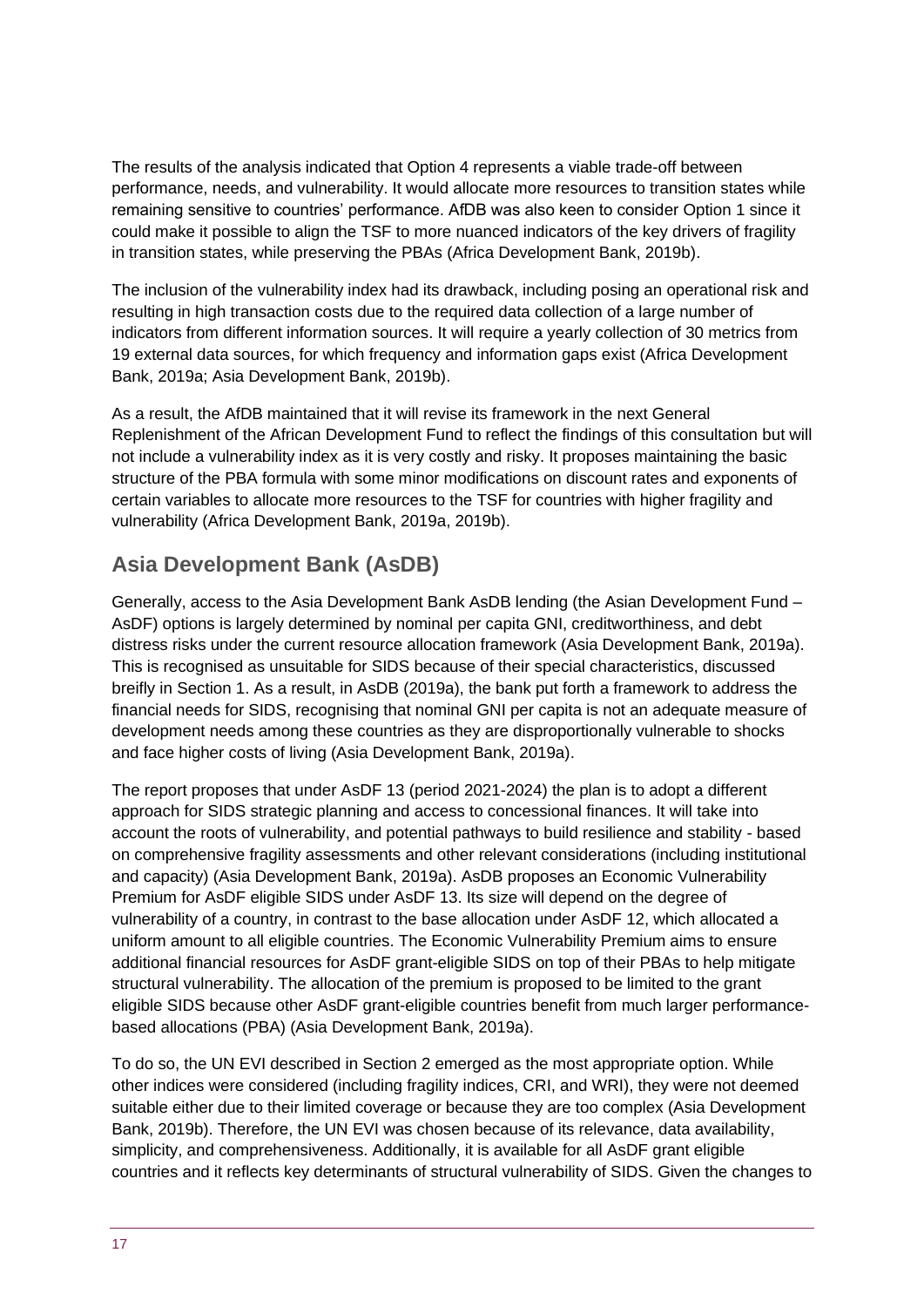the structure of the UN EVI every three years, the AsDB (2019) proposes making use of the Retrospective UN EVI (Asia Development Bank, 2019a). This measure updates the UN EVIs retroactively for previous years using the new structure. This calculation will allow the UN EVI values to be compared not just across countries but also intertemporally, i.e. for the same country over time (Feindouno & Goujon, 2015).

SIDS are divided into groups based on their EVI scores, ranging from 0 to 100, with a higher score indicating higher vulnerability (Asia Development Bank, 2019b). The proposed amounts of the Economic Vulnerability Premium will be based on their classification; the highest group comprises scores 70–80, and countries are allocated an amount of USD55 million per cycle, while the lowest group comprises scores 40–50 with an allocation of USD40 million (Asia Development Bank, 2019b). The EVI score for eligible countries is illustrated in Table 4.

| <b>EVI Score</b> | <b>Country (ADF Grant-Eligible SIDS)</b>  | <b>Premium (\$ million)</b> |  |  |
|------------------|-------------------------------------------|-----------------------------|--|--|
| 70-80            | Kiribati                                  | 55                          |  |  |
| 60-70            | <b>Marshall Islands</b>                   | 50                          |  |  |
| 50-60            | Federated States of Micronesia, Maldives, | 45                          |  |  |
|                  | Nauru, Solomon Islands, Tonga and Tuvalu  |                             |  |  |
| 40-50            | Samoa <sup>a</sup> and Vanuatu            | 40                          |  |  |

Table 4: EVI scores for countries eligible for AsDF grants

Source: Asia Development Bank (2019b, p.5), licensed under [a Creative Commons Attribution \(CC BY 3.0 IGO\)](https://creativecommons.org/licenses/by/3.0/igo/)

The AsDB recognises that integrating vulnerability indices in the performance-based allocation formula cannot fully address its shortcomings (Asia Development Bank, 2019b). While including the vulnerability indices in the allocation formula results in SIDS receiving higher allocations than before, the allocations for SIDS with small population remain very small. The variation in the resource allocations between the different SIDS is very wide, generating inadequate differences in country allocations. Additionally, as mentioned, the experiences from IDA and the AfDB in exploring the integration of fragility and vulnerability indices in the PBA system suggest considerable challenges, deriving from limited data availability, complexity of the model, and high transaction costs in developing the indices (Asia Development Bank, 2019b).

Finally, the AsDB recognises that UN EVI scores show little volatility since some parameters are generally time invariant. This means that resources allocation to eligible SIDS is likely to be relatively stable. It also recognises that the limited scope for increasing public revenues means that AsDB's SIDS may require more concessional resources for longer periods of time than other countries with similar income levels (Asia Development Bank, 2019a). This means that the transition to self-sufficiency and graduation is very challenging. Nevertheless, broader access to resources is still essential for SIDS as it can contribute to greater resilience to climate change, stronger regional integration, better institutions, substantial poverty reduction, and improved human development outcomes (Asia Development Bank, 2019a).

# <span id="page-17-0"></span>**6. Alternatives, Criticisms, and Other Considerations**

Some in the literature advocate for radically and fundamentally rethinking whether any incomecentric model is appropriate for SIDS, not only in light of their economic challenges, but also in the context of economic and biodiversity issues. The Dasgupta Review on the Economics of Biodiversity demonstrates that in order to judge whether the path of economic development is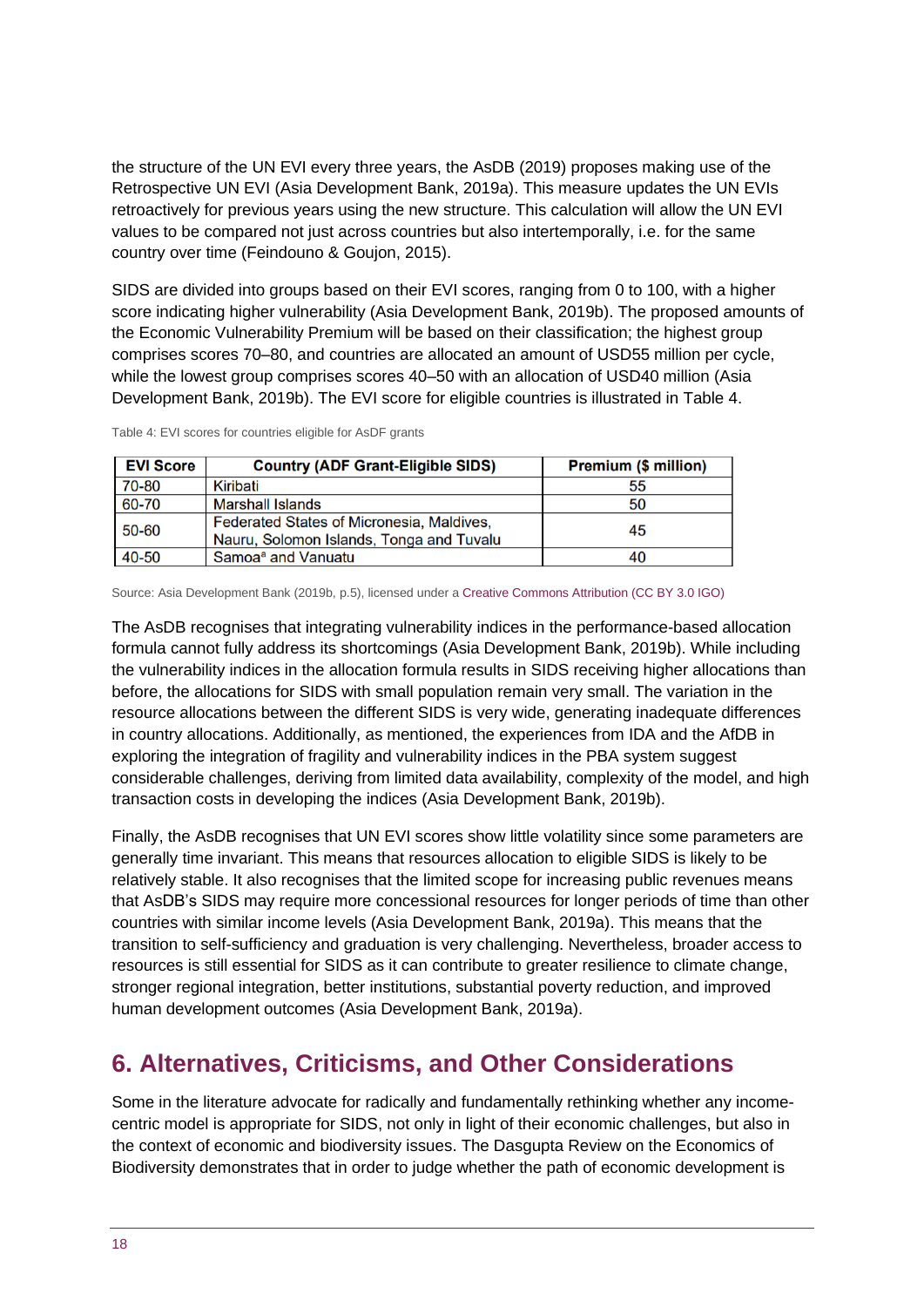sustainable, nations need to stop relying on GDP as it is simply a measure of flow and adopt instead a system of economic accounts that records an inclusive measure of their wealth, including nature as an asset (Dasgupta et al., 2021; SIDS Access to Finance Roundtable, 2021).

Similarly, Campling (2006) believes that for the genuine 'sustainable development' of SIDS, there needs to be an emphasis on island people as active, key agents beyond just affirming the need to improve health and education outcome by international organisations. The Campling study (2006) advocates that sustainability can only be achieved through a democratic base of island citizens that cooperate and coordinate across the different islands. It suggests the conceptualisation of vulnerability and needs reflect broader power relations in the global political economy; this is evident by how the conceptualisations of SIDS have moved from an emphasis on socio-economic development in the 1970s, to geopolitical security in the 1980s, to economic and environmental vulnerability in the 1990s.

Some of the experts that have been contacted for this rapid review doubted that external support could ever be sustainably reduced in SIDS. Some believe that SIDS will almost certainly require external support indefinitely, and that is without factoring in climate change. Once that is considered as a dimension, including potential impact on the tourism industry, the picture becomes bleaker. This, they claim, is now well recognised by many international organisations, including the World Bank. Self-sufficiency for SIDS becomes more distant with each external shock. The only alternative to external support is non-sovereignty or some form of labour mobility scheme, such as the ones that Australia and New Zealand have for some Pacific countries.

Other experts believe that there is a need to distinguish between SIDS to be able to answer whether or not they can sustain without external support. Islands like Kiribati, Tuvalu, Nauru, Tokelau, as well as Wallis and Futuna in the Pacific, they claim, will never be sustainable in any meaningful sense, neither environmentally nor financially. Therefore, donor countries need to recognise that some 'micro' states will never be self-sufficient. Compacts of Association are one option – like the Cook Island have with New Zealand, but this requires some pooling of 'sovereignty' which is unpopular. SIDS like Tonga, Samoa, Vanuatu, and the Solomon Islands will survive without external aid, but living standards will likely fall to subsistence levels. Larger SIDS- such as Fiji and Papua New Guinea - have more chances to be 'sustainable' precisely because they have larger populations and more resources.

# <span id="page-18-0"></span>**7. Conclusion**

This aim of this paper was to shed light on whether vulnerability indices can help determine the levels of external support for SIDS. This was achieved by considering the different indices that international organisations and multilateral development banks use (or considered using) to capture the vulnerability of SIDS and how they define thresholds for aid allocation. Some of the benefits and drawbacks of these indices were also discussed, especially in terms of their ability to capture dimensions of vulnerability and their applicability given limited data.

Generally, the advantage of using vulnerability indices over income measures is that they are able to capture the intrinsic characteristics of SIDS that leave them exposed to external shocks, even if they perform well in measures like GNI per capita. Additionally, because they can determine the shape and scope of vulnerability, these indices may be used to inform how aid can be allocated within SIDS to build resilience.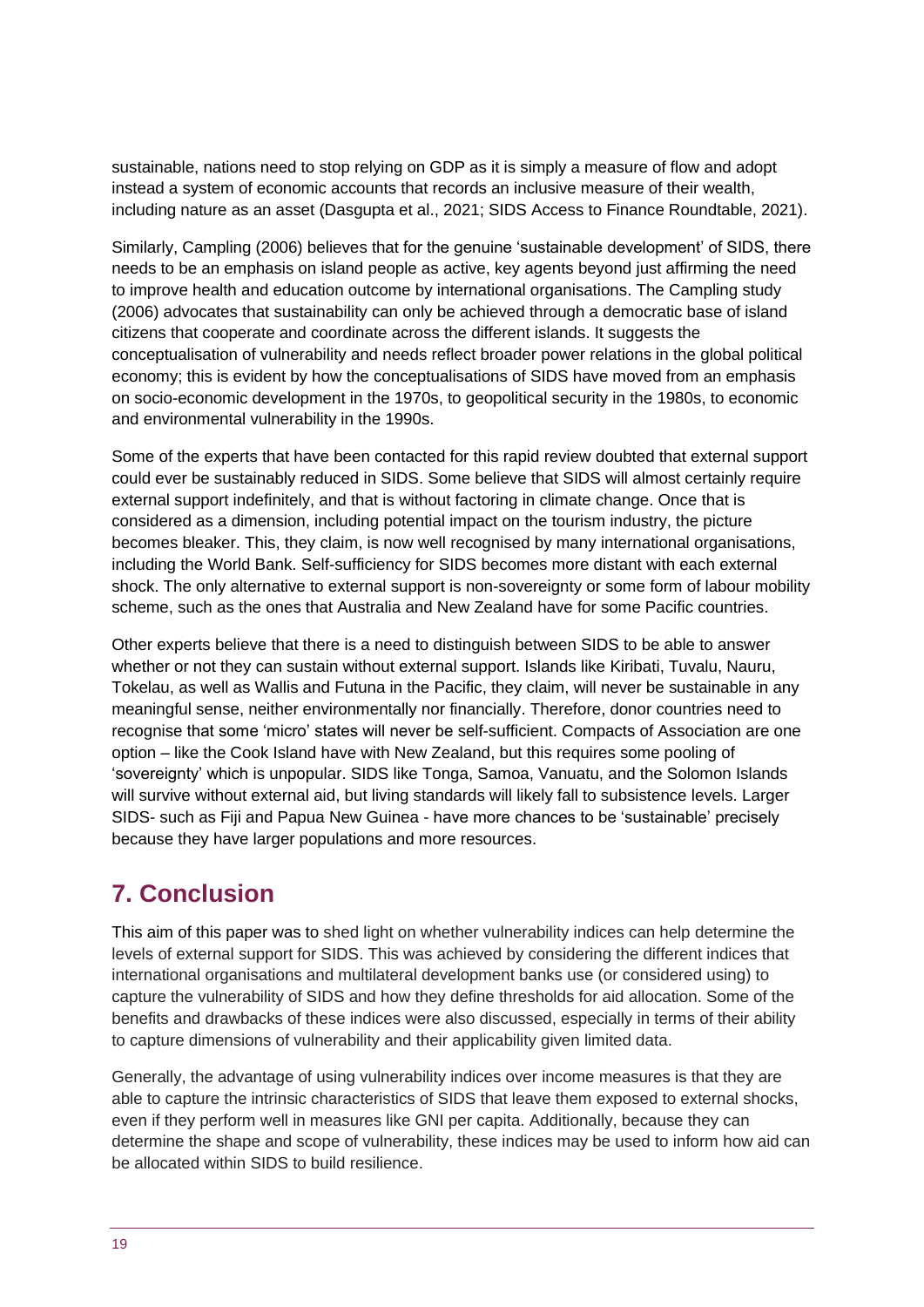However, the difficulty of discussing when vulnerability is at a threshold that makes the reduction in external support for SIDS sustainable stems from the fact that vulnerability as it is defined by most organisations is meant to capture *inherent* characteristics of SIDS, which cannot be changed through external support. This means there is no clear pathway to the reduction in aid, no matter their income or development levels. Additionally, one of the biggest practical challenges in capturing vulnerability is the dearth of data on SIDS due to their dispersed geographies, making it difficult and expensive to collect.

<span id="page-19-0"></span>The COVID-19 pandemic is expected to disproportionately impact SIDS due to the global collapse of tourism, a key sector for many of these small island nations. This situation exemplifies the vulnerability of SIDS to external shocks and the need to account for it when allocating external support. Between the different indices discussed in this paper, the Commonwealth EVI/ERI framework is arguably the best positioned to provide warning signs for similar external shocks in the future. This is because the framework is able to capture both inherent characteristics and policies in place, meaning it can pinpoint to specific areas where shocks will be particularly harmful as there is inadequate contingencies or infrastructure to counteract them.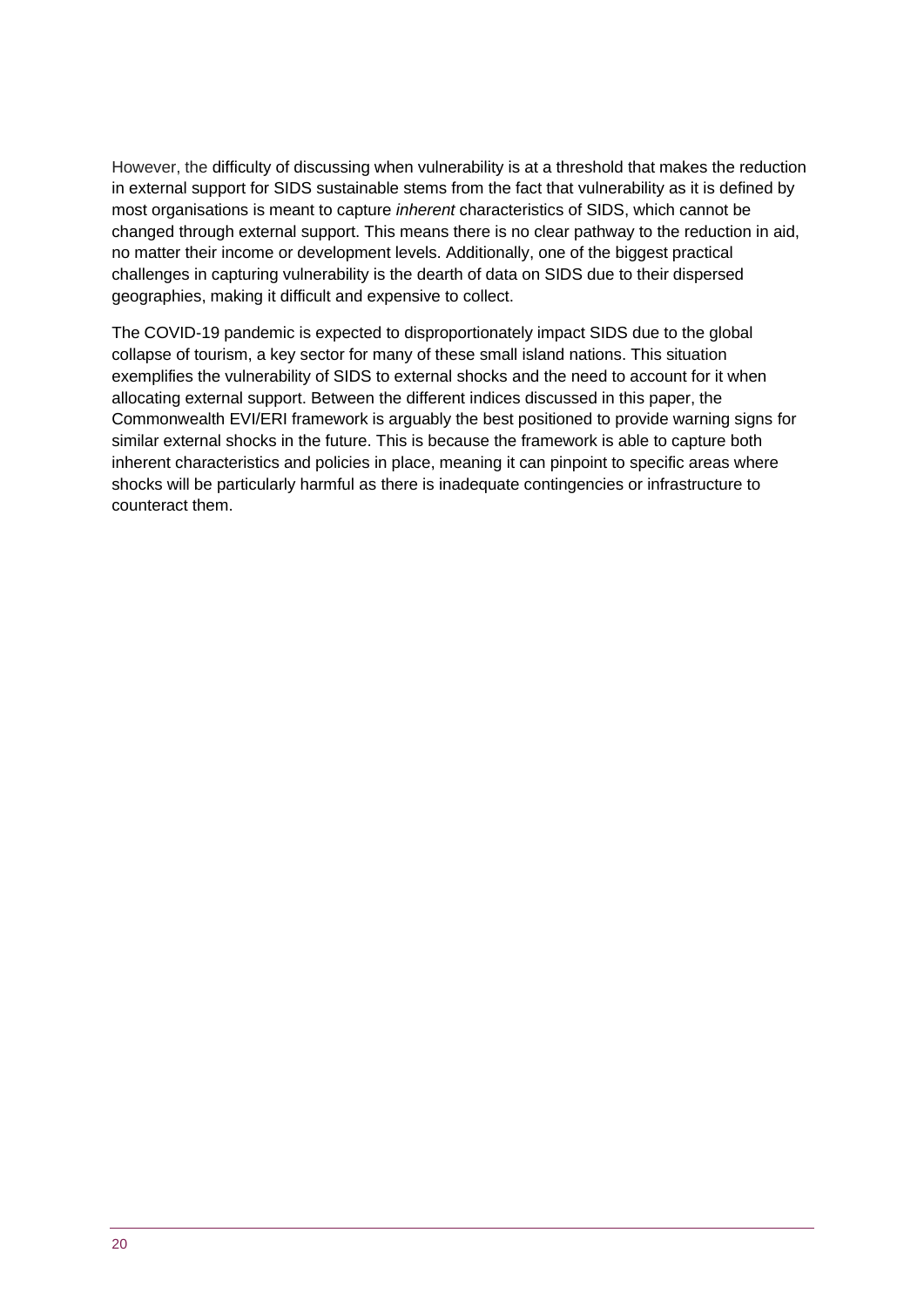### **8. References**

- Africa Development Bank. (2019a). *A Technical Note on Introducing a Vulnerability Component in the ADF Allocation Framework*. Africa Development Bank. https://adf.afdb.org/system/files/2020-09/RAF%20%26%20Vulnerability%20- %20Technical%20Note.pdf
- Africa Development Bank. (2019b). *Introducing a Vulnerability Component in the ADF Allocation Framework* [Technical note]. Africa Development Bank. https://adf.afdb.org/system/files/2020-09/Fragility%20- %20Introducing%20a%20Vulnerability%20Component.pdf
- Alonso, J., Cortez, A., & Klasen, S. (2014). *LDC and other country groupings: How useful are current approaches to classify countries in a more heterogeneous developing world?* CDP Department of Economic & Social Affairs. https://www.un.org/en/development/desa/policy/cdp/cdp\_background\_papers/bp2014\_21 .pdf
- Ancharaz, V. (2019). *Graduating from LDC Status: A Focus on Small Island Developing States (SIDS)* (International Trade Working Paper No. 2019/04; International Trade Working Paper, Vol. 2019/04). https://doi.org/10.14217/b2df5803-en
- Asia Development Bank. (2019a). *A Framework for Addressing the Financing Needs of Small Island Developing States* [ADF 13 Replenishment Meeting]. https://www.adb.org/sites/default/files/page/561776/framework-financing-needs-sidsdiscussion-paper.pdf
- Asia Development Bank. (2019b). *Update on ADF 13 Resource Allocation Framework*. Asia Development Bank. https://www.adb.org/sites/default/files/institutionaldocument/614446/adf13-2020-resource-allocation-framework-update.pdf
- Assa, J., & Meddeb, R. (2021). *Towards a Multidimensional Vulnerability Index* [Discussion Paper]. UNDP. https://www.undp.org/content/dam/undp/library/km-qap/UNDP-Towardsa-Multidimensional-Vulnerability-Index.pdf
- Baldacchino, G. (2015). Building the Resilience of Small States: A Revised Framework. *The Round Table*, *104*(4), 517–519. https://doi.org/10.1080/00358533.2015.1064592
- Briguglio, L. (1992). *Preliminary Study on the Construction of an Index for Ranking Countries according to their Economic Vulnerability,*. UNCTAD.
- Briguglio, L. (1995). Small island developing states and their economic vulnerabilities. *World Development*, *23*(9), 1615–1632. https://doi.org/10.1016/0305-750X(95)00065-K
- Briguglio, L. (2018). The Vulnerability of Small States. In *Small States: Economic Review and Basic Statistics, Volume 20*. Commonwealth Secretariat.
- Briguglio, L., Cordina, G., Farrugia, N., & Vella, S. (2009). Economic Vulnerability and Resilience: Concepts and Measurements. *Oxford Development Studies*, *37*(3), 229–247. https://doi.org/10.1080/13600810903089893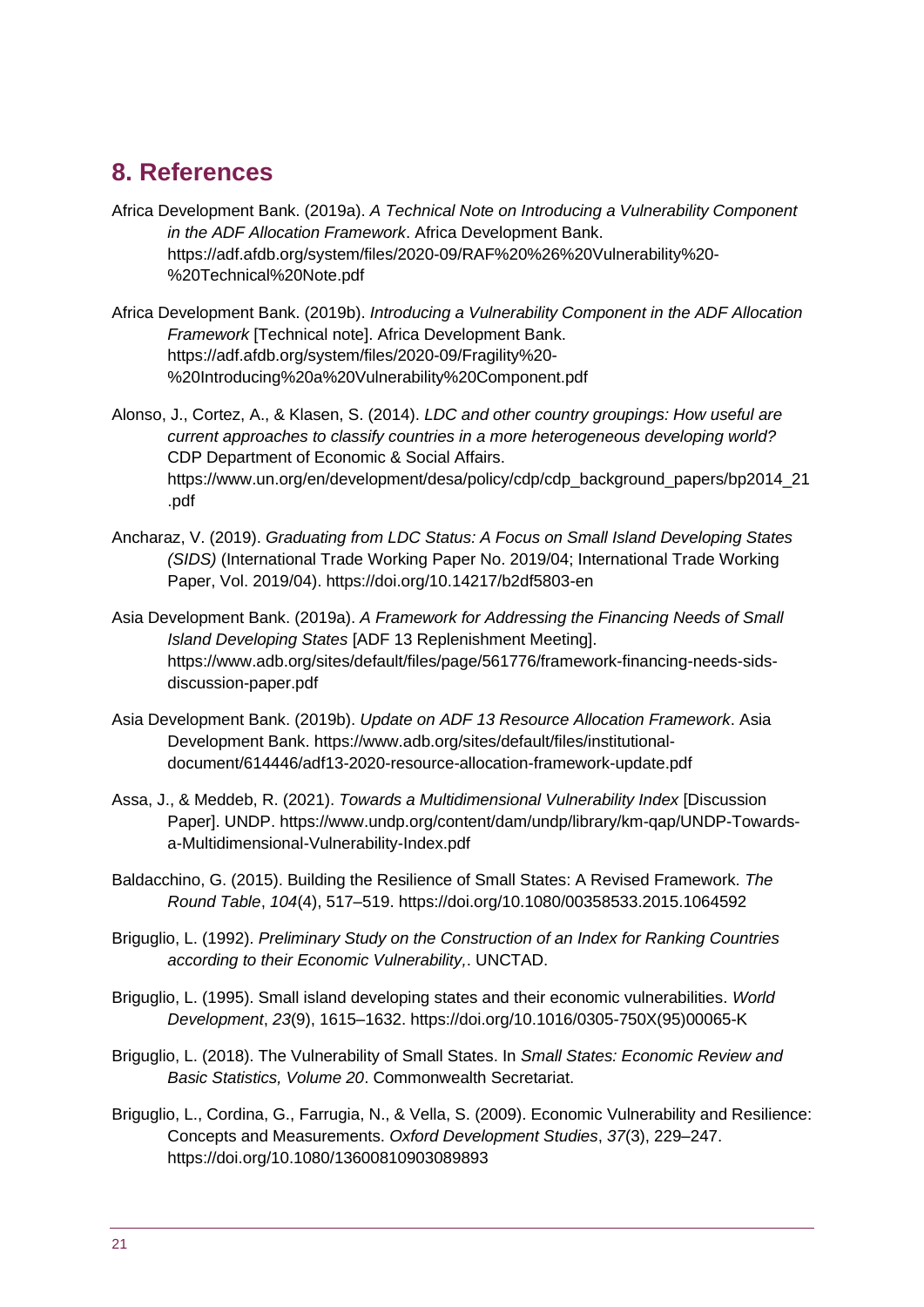- Caribbean Development Bank. (2017). *Special Development Fund Annual Report*. Caribbean Development Bank. https://www.caribank.org/sites/default/files/publicationresources/SDF-9\_35\_AM\_3-SDF-AnnualReport\_2017\_1.pdf
- Crowards, T. (2000). *An index of inherent economic vulnerability for developing countries*. Barbados: Caribbean Development Bank.
- Dasgupta, P., Großbritannien, & Treasury. (2021). *The economics of biodiversity: The Dasgupta review.*

https://assets.publishing.service.gov.uk/government/uploads/system/uploads/attachment \_data/file/957291/Dasgupta\_Review\_-\_Full\_Report.pdf

- Feindouno, S., & Goujon, M. (2015). *The retrospective economic vulnerability index*. FERDI. https://ferdi.fr/dl/df-AboGKbonGun6wvceDkpVKxFj/ferdi-p147-the-retrospectiveeconomic-vulnerability-index-2015-update.pdf
- Feindouno, S., & Guillaumont, P. (2019). *Measuring physical vulnerability to climate change: The PVCCI, an index to be used for international development policies*. 12.
- Guillaumont, P. (2010). Assessing the Economic Vulnerability of Small Island Developing States and the Least Developed Countries. *Journal of Development Studies*, *46*(5), 828–854. https://doi.org/10.1080/00220381003623814
- Guillaumont, P., & Guillaumont-Jeanneney, S. (2009). *Accounting for Vulnerability of African Countries in Performance Based Aid Allocation*. Africa Development Bank Group. https://www.afdb.org/fileadmin/uploads/afdb/Documents/Publications/WORKING%20103 \_%2022%20%20January%202009.pdf
- Herbert, S. (2019). Development characteristics of Small Island Developing States. *K4D Helpdesk Report*. https://opendocs.ids.ac.uk/opendocs/bitstream/handle/20.500.12413/14624/623\_Develop ment Characteristics of Small Island Developing States Final.pdf?sequence=1
- OECD. (2018a). *Transition Finance in Least Developed Countries and Small Island Developing States: Cabo Verde Country Pilot*. http://www.oecd.org/officialdocuments/publicdisplaydocumentpdf/?cote=DCD/DAC(2019) 4&docLanguage=En
- OECD. (2018b). *Making Development Co-operation Work for Small Island Developing States*. OECD. https://doi.org/10.1787/9789264287648-en
- OECD. (2021). *COVID-19 pandemic Towards a blue recovery in small island developing states* [Tackling Coronavirus]. https://read.oecd-ilibrary.org/view/?ref=1060\_1060174 tnkmsj15ap&title=COVID-19-pandemic-Towards-a-blue-recovery-in-small-islanddeveloping-states
- Quak, E. (2019). *How losing access to concessional finance affects Small Island Developing States (SIDS)*. https://opendocs.ids.ac.uk/opendocs/bitstream/handle/20.500.12413/14595/626\_SIDS\_g raduation\_impacts\_losing\_concessional\_finance.pdf?sequence=1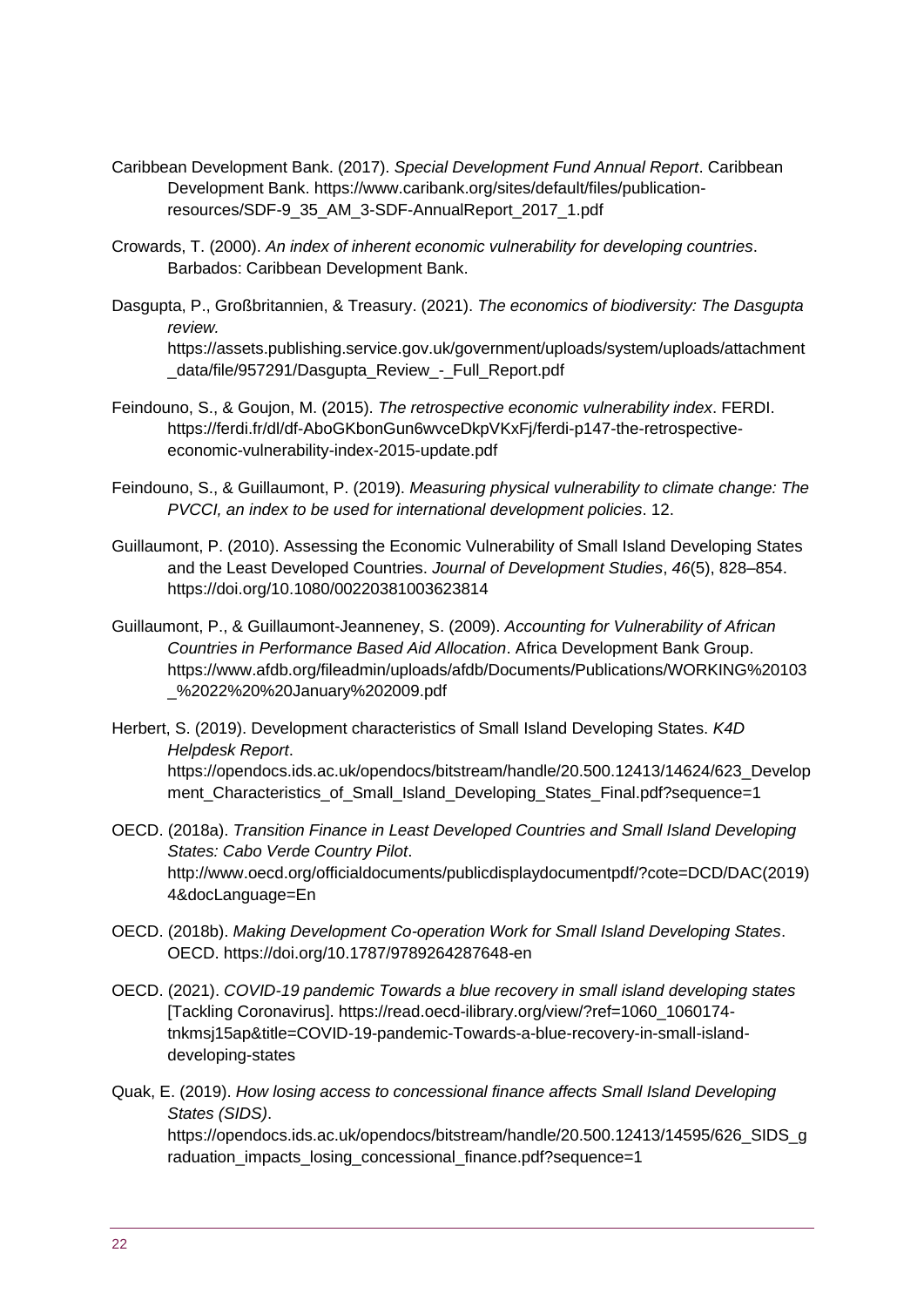- Ram, J., Cotton, J., Fredrick, R., & Elliot, W. (2019). *Measuring Vulnerability: A Multidimensional Vulnerability Index for the Caribbean*. 51.
- SIDS Access to Finance Roundtable. (2021). *Measures of Development Discussion Note*.
- UN. (2010). *LDC Identification Criteria & Indicators | Department of Economic and Social Affairs*. https://www.un.org/development/desa/dpad/least-developed-country-category/ldccriteria.html/
- UN. (2015). *Small Island Developing States in Numbers Climate Change Edition*. Office of the High Representative for the Least Developed Countries, Landlocked Developing Countries and Small Island Developing States. https://sustainabledevelopment.un.org/content/documents/2189SIDS-IN-NUMBERS-CLIMATE-CHANGE-EDITION\_2015.pdf
- UN. (2018). *Monitoring of Graduated and Graduating Countries from the Least Developed Country Category: Samoa* [Committee for Development Policy 20th Plenary Session]. United Nations. https://www.un.org/development/desa/dpad/wpcontent/uploads/sites/45/CDP-PL-2018-3d.pdf
- UN. (2020). *Assessment of financing for development flows SIDS*. https://www.un.org/ohrlls/sites/www.un.org.ohrlls/files/assessment\_of\_financing\_for\_dev elopment\_flows\_sids\_24.06.2020.pdf
- UN. (2021a). *LDC Identification Criteria & Indicator*. https://www.un.org/development/desa/dpad/least-developed-country-category/ldccriteria.html/
- UN. (2021b). *Monitoring of Countries Graduated from the Least Developed Country Category: Samoa* [Committee for Development Policy 23 rd Plenary Session]. United Nations. https://www.un.org/development/desa/dpad/wp-content/uploads/sites/45/CDP-PL-2021- PL-5A.2.pdf
- Wang, C. (2013). Reconsidering the economic vulnerability index of the United Nations. *Canadian Journal of Development Studies*, *34*(4). https://www.tandfonline.com/doi/abs/10.1080/02255189.2013.814566
- World Bank. (2018a). *DA18 Mid-Term Review Transitioning out of IDA financing: A review of graduation policy and transition process*. World Bank. http://documents1.worldbank.org/curated/en/648731542748974532/pdf/ida18-mtrgraduation-policy-review-10312018-636767929247403732.pdf
- World Bank. (2018b). *Small States: Vulnerability and Concessional Finance* [Technical Report]. World Bank. http://pubdocs.worldbank.org/en/339601536162647490/Small-States-Vulnerability-and-Concessional-Finance.pdf
- World Bank. (2020). *The World Bank In Small States*. World Bank. https://www.worldbank.org/en/country/smallstates/overview